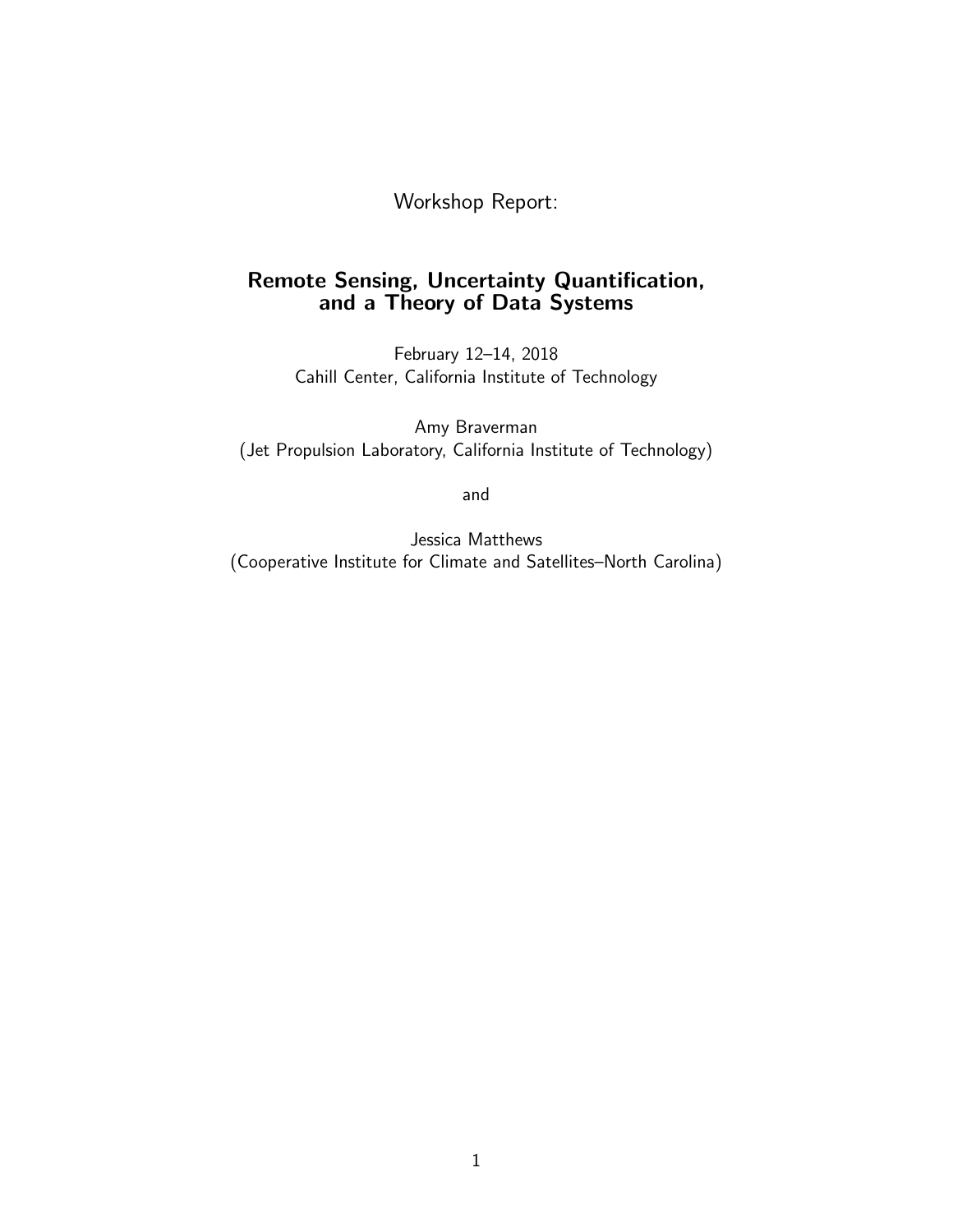# 1 Summary

The workshop on Remote Sensing, Uncertainty Quantification, and a Theory of Data Systems was held at the Cahill Center, California Institute of Technology, on February 12, 13, and 14, 2018. It was sponsored financially by the Statistical and Applied Mathematical Sciences Institute (SAMSI), the Jet Propulsion Laboratory's (JPL) Science Visitor's and Colloquium Program (SVCP), and logistically by Caltech's Center for Data Driven Discovery (CD3) and its JPL partner, The Center for Data Science and Technology (CDST). The purpose of the workshop was to invite statisticians, applied mathematicians, computer scientists, data system architects, experts in remote sensing technology, and Climate and Earth System scientists to review, discuss, and plan research on issues related to large-scale, efficient analysis of distributed data using spatial statistical methods.

Our motivation in organizing this event was to catalyze interchange among experts on the fast-emerging problem of analysis of distributed data. As part of SAMSI's 2017–2018 Program on Mathematical and Statistical Methods for Climate and the Earth System, a Working Group on Remote Sensing was established to address statistical and mathematical research problems in the analysis of remote sensing data. The Working Group has five subgroups: 1) Spatial Retrieval Methodology (the so-called "Spatial-X" subgroup); 2) Spatial Analysis for Hyperspectral Data (the so-called "Spatial-Y" subgroup); 3) Emulators for Complex Forward Models; 4) Optimization for Remote Sensing Retrievals; and 5) Theory of Data Systems (ToDS). The ToDS subgroup spent the first half of this academic year formulating a framework in which to consider the joint problem of a) optimizing statistical methods for environments where data are distributed and too large to move to a central location, and b) the design of data system infrastructures within which to implement those statistical methods.

To fix ideas, the Workshop focused on spatial statistical methods. To date there are many new spatial statistical methods designed with massive data sets in mind, in the literature. However, very few have been implemented for remote sensing data, and none have been implemented in operational settings like those used by NASA and NOAA. A major impediment to their use in these cases is that the data are not only massive, but are stored in different physical locations. These data must be brought together in some way in order to estimate spatial covariance functions, but moving data to a central location for analysis is tedious at best and impossible at worst.

Some remote data reduction is almost certainly necessary, but how much? What are the consequences for inference? The fundamental issue underlying these questions is how to navigate the trade-space between costs and uncertainty in the estimates or inferences that are ultimately produced. Thus, the Workshop was organized around the following themes:

- The computational–statistical trade-off: theory and application
- Data systems and their architectures, especially at NASA and NOAA
- Approximations in statistical inference
- Multilayer networks as a tool for optimization and visualization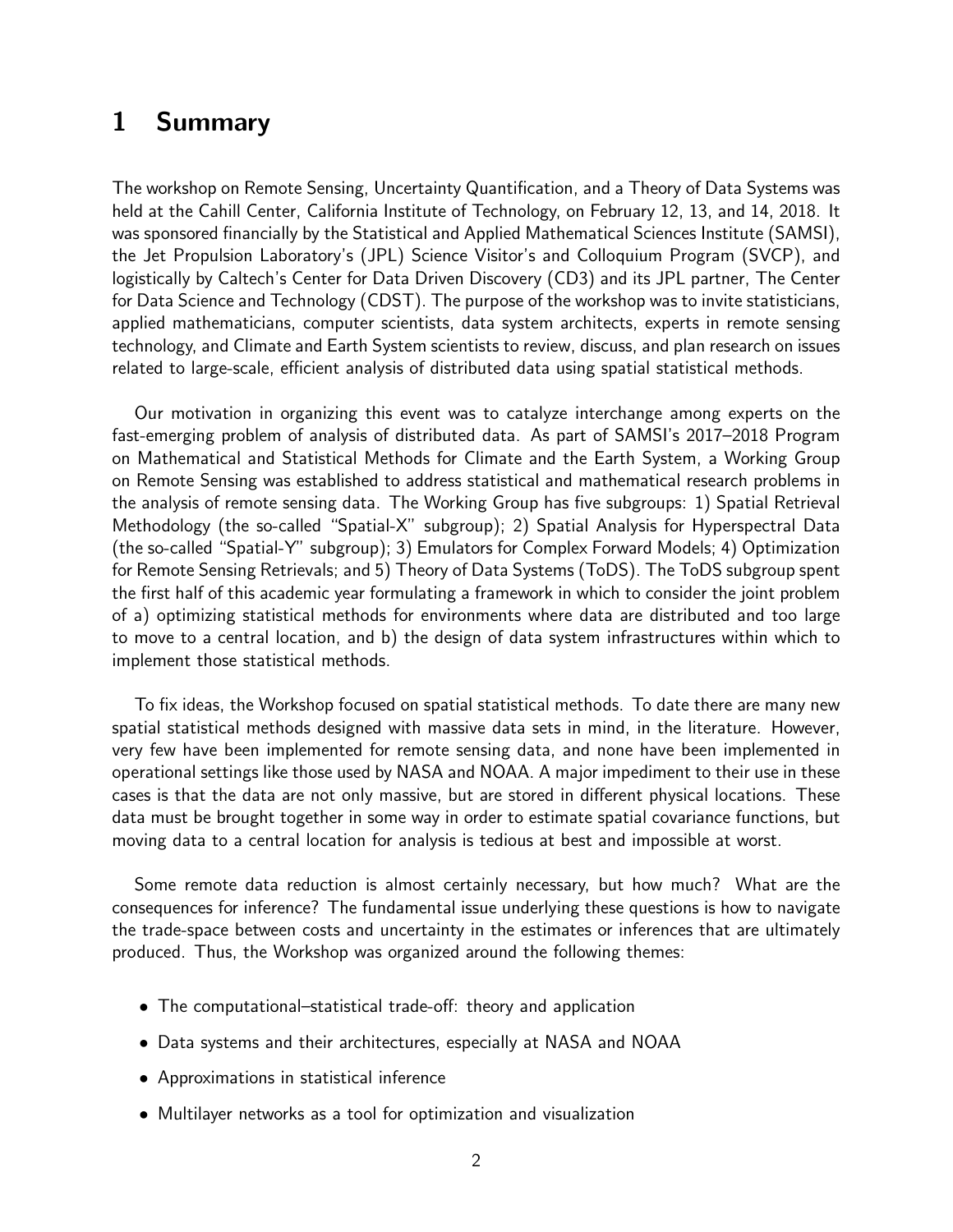- Spatial statistics with distributed data
- Case study problems with uncertainty requirements and cost limitations

This Workshop was divided into six main sessions 1) context from NOAA and NASA (Jay Morris and Mike Little); 2) foundational research areas with experts in contributing fields (Venkat Chandrasekaran, Richard Smith, Dan Crichton, Maggie Johnson, and Manlio De Domenico); 3) members of the SAMSI Working Group on Remote Sensing who discuss relationships between distributed analysis and their sub-groups activities (Jessica Matthews, Emily Kang, and Jon Hobbs); 4) methodology and tools for distributed spatial statistics (Matthias Katzfuss, Raj Guhaniyogi, Zhengyuan Zhu, Dorit Hammerling, and Luca Cinquini); 5) case study research problems that may serve as potential testbeds (Veronica Berrocal, Hui Su, Carmen Boening, and Vineet Yadav); and 6) posters by other participants, especially graduate students and post-docs. The agenda, participant list, and full abstracts from all talks and posters is provided at the end of the main body of this report. Presentations are available at https://www.samsi.info/programs-and-activities/ other-workshops-and-post-doc-seminars/remote-sensing-uncertainty-quantificationand-a-theory-of-data-systems-workshop-february-12-14-2018/.

# 2 Synopsis of Oral Sessions

# 2.1 Context: Distributed Access and Analysis at NASA and NOAA

This was the opening session, following welcomes and logistics. Mike Little (NASA Earth Science Technology Office, Advanced Information Systems Technology (AIST) Program) and Jay Morris (NOAA National Centers for Environmental Information, Mission Science Network) gave overviews of NASA's and NOAA's Earth remote sensing observation, data collection, and data processing systems, respectively. Morris went on to describe NOAA's Big Data Partnership that uses the "Cloud" to make data and analysis tools available to decision makers. He followed with an example of a research project called the Graph Database Proof-of-Concept. This is an experimental framework using graph database technology to improve granule-level (file-level) search and discovery. The work is being carried out at CICS (the Cooperative Institute for Climate and Satellites in Asheville, NC.

Little introduced the concept of an analytic center as "An environment for conducting a Science investigation" that "enables the confluence of resources for that investigation" and is "tailored to the individual study." He gave several examples of projects funded under the AIST-16 solicitation for creating supporting technologies, and discussed other interests and needs of the AIST Program, with an eye towards the next solicitation (AIST-18) that is due out in November of this year. Little closed with a discussion of considerations relevant to the theory of data systems that mostly had to do with heterogeneities among data sets and the need for uncertainty quantification.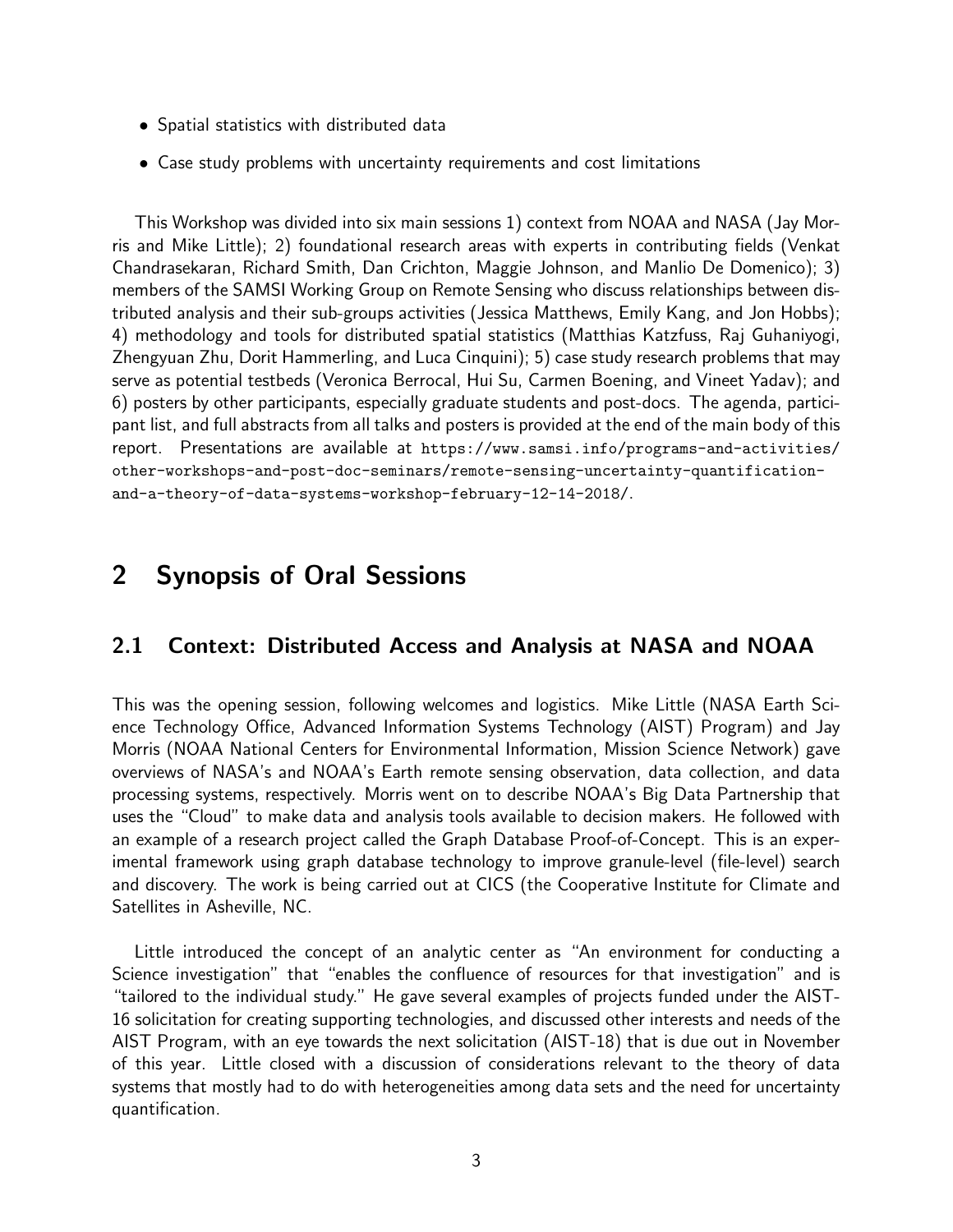# 2.2 Foundations

The Foundations session was intended to bring together experts working in key (existing) areas which need to be combined in order to develop a theory of data systems. The areas so identified were 1) the "computational-statistical trade-off" made well-known by Michael Jordan and others; 2) approximate likelihoods and sufficient statistics; 3) systems and software architecture principles that guide the development of data systems at NASA and NOAA, and other creators and distributors of scientific data; and 4) frameworks and tools for understanding the structure of complex systems.

The first speaker was Dr. Venkat Chandrasekaran (Michael Jordan's former post-doc, currently a professor at Caltech) who described the statistical-computational trade-off as a question of when it pays to use a simpler, less computationally intensive analysis algorithm that can process more data faster than a more accurate and complex, but slower and more costly algorithm. In the first case, the algorithm is less accurate, but using more data can drive down error. The second case is the reverse. Chandrasekaran demonstrated with an example in which a complex optimization problem is solved approximately by a computationally fast convex program.

The second speaker was Dr. Richard Smith (UNC and former Director of SAMSI). Smith reported on research he and former student Petrutza Caragea (Iowa State) did on blocking methods for spatial statistics. Blocking methods use approximations to the likelihood function for a spatial data set formed by factoring the likelihood into terms that are then assumed to be independent. He described traditional blocking and his and Caragea's idea: to use blocking structures based on both within-block and between-block likelihood approximations. He analyzed the computational savings and asymptotic efficiencies of various choices through a set of examples, and commented on the utility of the approach in a distributed context.

Dan Crichton (JPL) followed with an introduction to concepts of system and software architecture as they pertain to the theory of data systems problem. The key point of Crichton's talk was that data systems are networks of computers that can be viewed at different levels of abstraction depending on what characteristics are to be emphasized or of are interest. These may be called "views" of the system. There is a "hardware view" that emphasizes the physical properties of the computers and data transfer mechanisms. "Software views" emphasize the organization of software modules, and so on. Similarly, different users of these systems may want more or less abstraction in certain parts of the system. For instance, a corporate customer contracting for computer usage does not want to know about system-level details of data transfer; just that data moves as if along a network "edge" that has a certain speed or capacity. Crichton described what these systems look like to a NASA data system user, and illustrated that just because two arbitrary computers are connected in principle to one another via the internet, does not mean they are connected in a useful sense for the theory of data systems. Special connections made possible through an underlying software infrastructure will be necessary to achieve the kind of transparent interconnectivity required. He closed with a review of work done previously at JPL on achieving better understanding of the benefits of analyzing candidate system topologies for new data systems.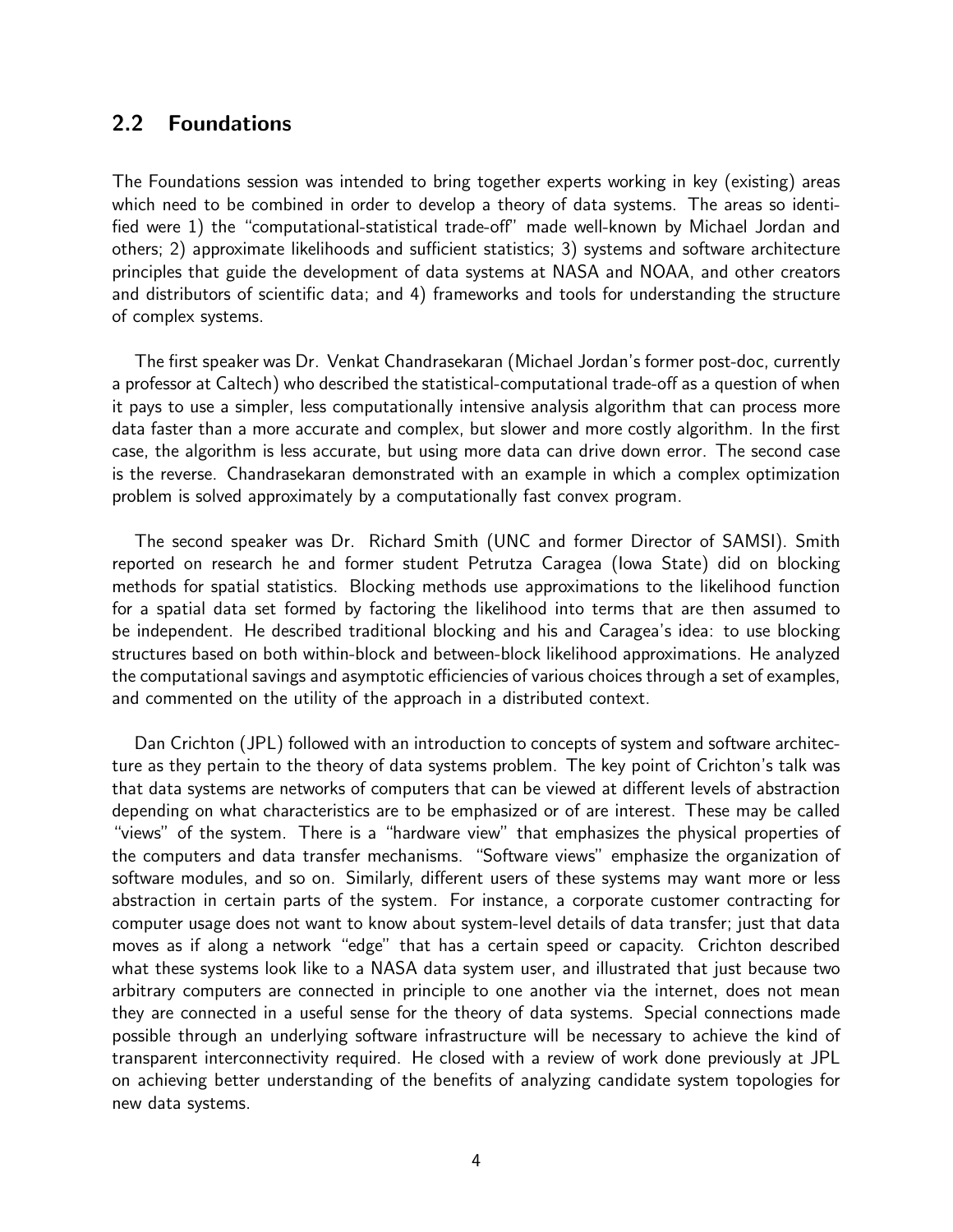The session's fourth speaker was SAMSI post-doc (and future JPL post-doc) Maggie Johnson. Dr. Johnson presented a framework for analyzing the trade-off between uncertainty in an analysis result, and the cost of performing that analysis, developed by the SAMSI Theory of Data Systems Working Group (a subsidiary of the Remote Sensing Working Group in SAMSI's 2017-2018 Program on Mathematical and Statistical Methods for Climate and the Earth System, which is led by Braverman and Matthews). Maggie showed a very simple example using the case of a simple mean computed from data on five remote servers, with computational resources only available on a single user node. In the example, it was assumed that correlation existed among data both within the same server, and between servers. The example showed how, even in the simplest of cases, the structure of the data has an influence on optimal data system design.

The final speaker in this session was Manlio De Domenico from the Bruno Kessler Foundation. Dr. De Domenico is an expert on multilayer networks: a generalization of ordinary networks in which links may exist between elements both within and between the constituent "layers". A layer is an ordinary network that expresses relationships relative to a certain "view" or aspect of the problem at hand. De Domenico gave a tutorial talk on how multilayer networks have been used in other domains including ecology, communications, and transportation and gave a brief overview of the tensor-based mathematics that generalizes simpler, ordinary network concepts.

# 2.3 Allied Problems: Optimization, Emulation, and Retrievals

In this session, leaders of the Remote Sensing Working Group subgroups reviewed the goals and progress in their respective areas. Since the entire workshop was devoted to the ToDS problem, that subgroup did not report in this session. Optimization, emulation, and retrievals are all problems that, at some level, require bringing data together from distributed sources. Speakers were asked to comment on how this connection might be made in the future.

Dr. Jessica Matthews (NOAA/CICS) reported on the activities of the Optimization subgroup. She reviewed the role of optimization methods in remote sensing retrieval algorithms, and a number of specific topics the group approached through journal paper reviews: optimization in standard optimal estimation theory applied to microwave retrievals of temperature, water vapor, and surface emissivity and of sea ice concentration; optimization in hyperspectral unmixing; parallel and interacting stochastic approximation annealing algorithms for global optimization; and optimization for retrievals from the High Resolution Infrared Radiometer Sounder (HIRS) instrument aboard NOAA's polar orbiting satellite series using neural networks. Dr. Matthews closed with a list of areas for future research, including satellite intercalibration, and some ideas about the intersection between ToDS and optimization.

Dr. Jon Hobbs (JPL) co-led the spatial retrieval subgroup along with Dr. Matthias Katzfuss (Texas A&M). Hobbs reported on the efforts of the two sub-subgroups that comprise this working group: so-called "Spatial-X" and "Spatial-Y". The Spatial-X group is tackling the problem of performing optimal estimation retrievals when the a priori used in the retrieval is a distribution on the entire spatial field, not on a single footprint alone as is currently the case for most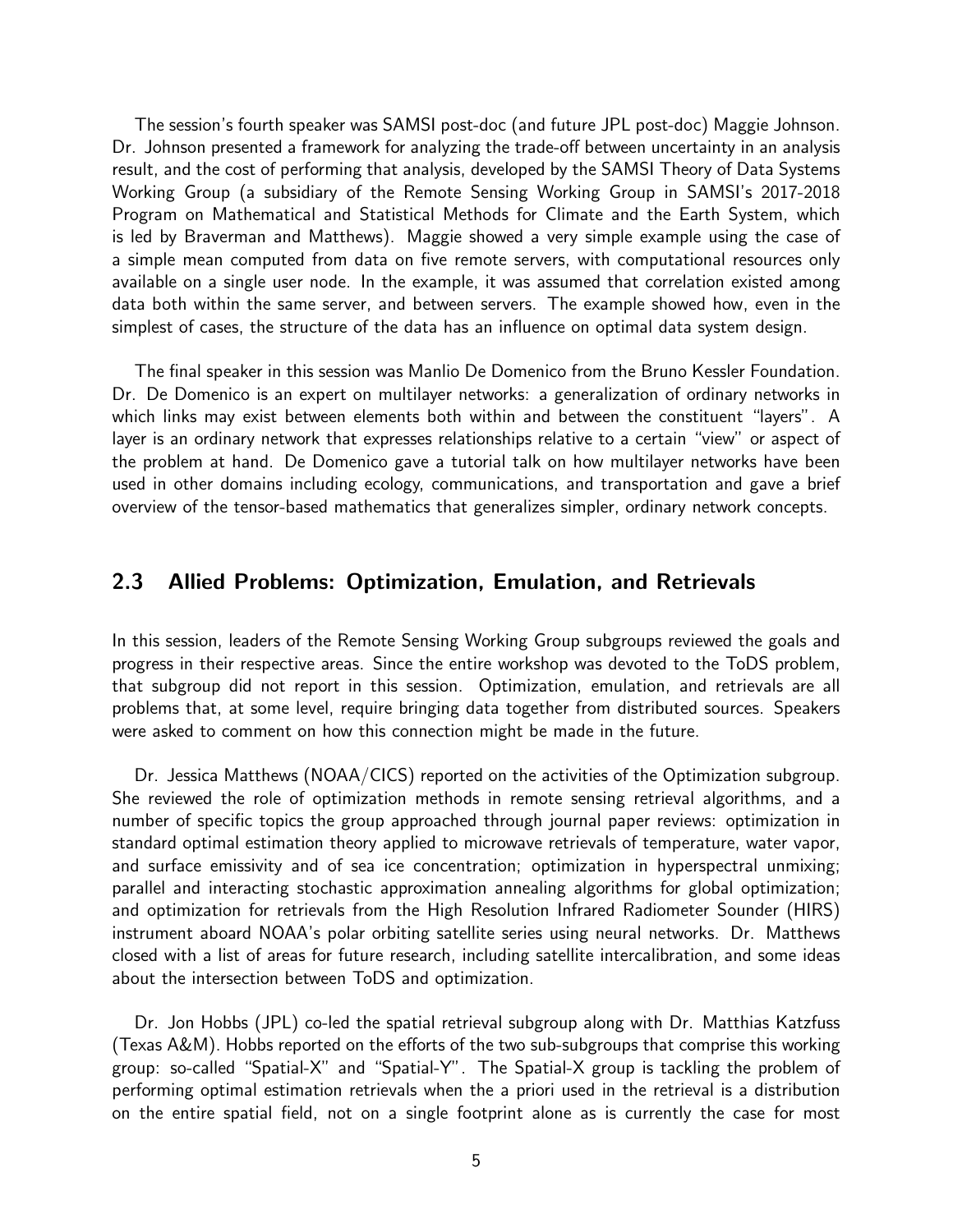missions. It is reasonable to believe that there is substantial spatial correlation in the true field of atmospheric state variables and in the radiances that remote sensing instruments observe. The group is researching ways of incorporating that information via the a priori distribution. The Spatial-Y group is concentrating on the spatial dependence structure of the radiances themselves; in particular, how this might be exploited in the spectral unmixing problem. Spatial-X is using OCO-2 CO2 concentration as its test case, and Spatial-Y is using SMOS soil moisture as its test case.

Dr. Emily Kang (University of Cincinnati) described the activities of the Emulation subgroup in her talk, "Statistical Emulation with Dimension Reduction for Complex Physical Forward Models". This group focussed on building a low-dimensional emulator for the OCO-2 forward model. Such an emulator would produce estimates of the radiance vectors obtained when a state vector is input, more quickly and efficiently but less accurately than a full-physics algorithm. The group is investigating the use of Gaussian Process emulators for this purpose, and the near-term focus is dimension reduction. For high-dimensional input state vectors, the group is exploring the use of active subspace. For the high-dimensional output radiances, the group is studying functional principal component analysis.

# 2.4 Distributed Analysis Methods and Technologies

The morning session on Tuesday was devoted to show-casing several state-of-the-art methods and technologies for performing analysis on distributed data. The first three talks were intended as examples of statistical methodologies that are representative of the kinds of innovations that are necessary to bring modern spatial statistical methods to massive, distributed data. The last two talks covered considerations related to high-performance computing environments and a description of perhaps the most successful federated data delivery and analysis system in wide use today: the Earth System Grid Federation.

Dr. Matthias Katzfuss (Texas A & M University) presented a talk on the use of multiresolution approximations of spatial covariance functions for "big" spatial data sets. He reviewed a number of recent approaches for decomposing spatial covariance functions using basis function approaches. He then introduced a new, data adaptive approach called the MRA (Multi-resolution Approximation) for both stationary and non-stationary models. The spatial field is successively split into higher-resolution sub-domains, and the behavior of the underlying geophysical process is represented by an weighted sum of basis function values over all resolutions. The method has some similarities to wavelet models, but implies a valid Gaussian process which is then suitable for further use in a probabilistic modeling framework, especially uncertainty quantification. The talk finished with a discussion of computational complexity considerations, and other advantages of the method.

Professor Rajarshi Guhaniyogi (UC Santa Cruz) discussed his recently published work on distributed kriging for distributed data. He motivated the problem by introducing the usual (centralized) approach to kriging and its underlying Gaussian process model. He reviewed the literature on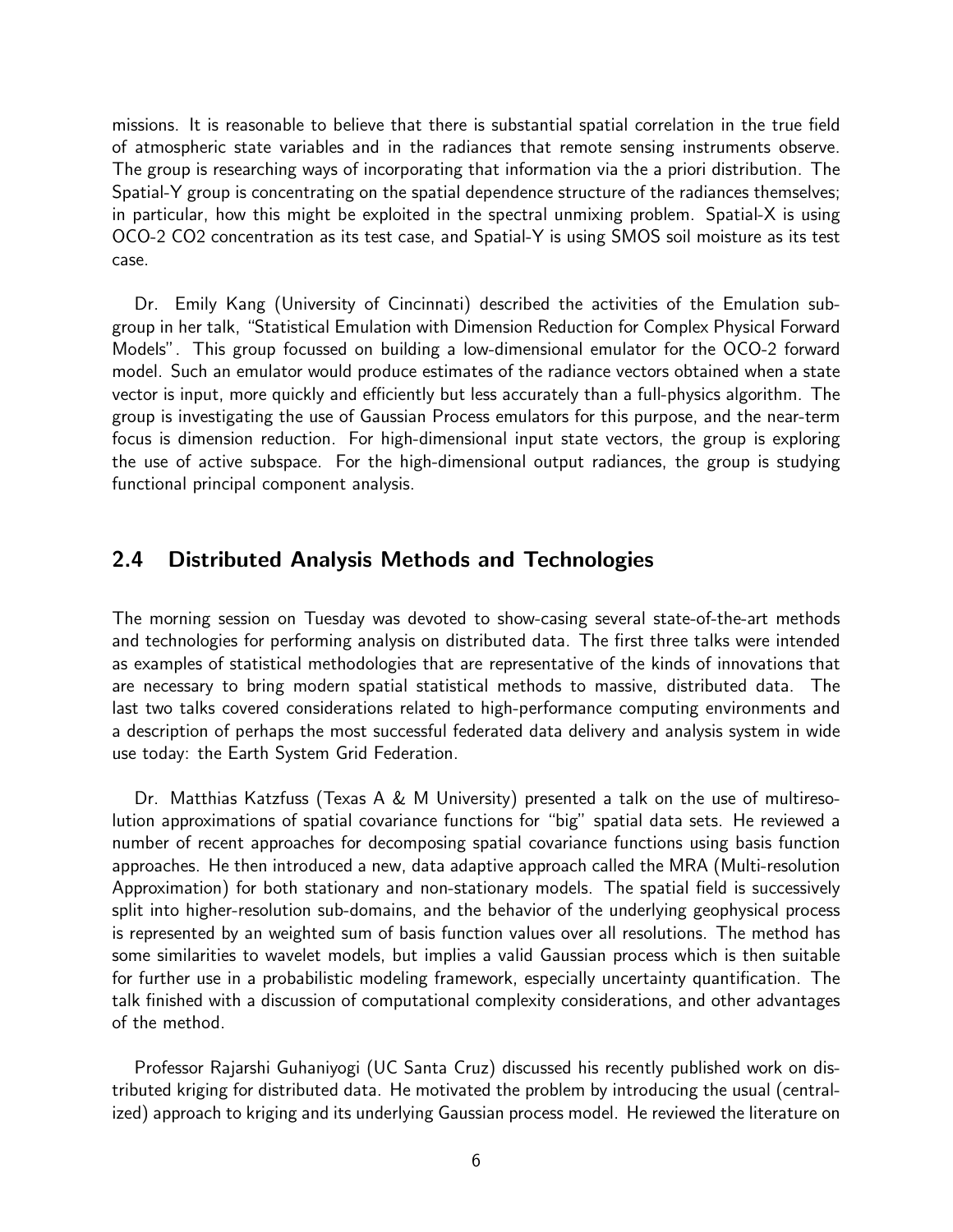inference for "big" spatial data, and especially on low-rank approximations. Then, Dr. Guhaniyogi identified the needs for the next generation of spatial statistical models and methods: scalability, avoiding storage of all the data, divide and conquer, parallelism, and theoretical justification. Building on these ideas, he introduced DISK (DIStributed Kriging) as a method to obtain separate posterior distributions from different parts of the data. These are aggregated after-the-fact to form a single "best" posterior distribution. This was followed by examples using both simulated and real (sea-surface temperature) data.

Dr. Zhengyuan Zhu (Iowa State University) gave a talk on asynchronous optimization, concentrating on asynchronous stochastic gradient descent. After describing the algorithm, he looked at some of the assumptions that are necessary to ensure convergence and statistical properties of time-to-convergence. The ideas were illustrated with several examples, such as computation of maximum likelihood estimates of the parameters of a multivariate normal covariance matrix.

After a break, Dr. Dorit Hammerling of NCAR gave an overview of special considerations required for computations in high-performance computing (HPC) environments. She discussed why one might want to work in an HPC environment: not just because large amounts of data are to be processed, but because many tasks are to be carried out. Dr. Hammerling described NCAR's HPC capabilities, and the system architecture that makes it more than merely having lots of parallelism. She also reviewed special tools for the R programming language that are written for HPC. Finally, she provided results from a set of benchmarking experiments that quantify the strengths of weaknesses of various choices in the architecture.

The last talk in this session was presented by Dr. Luca Cinquini (JPL), who is the lead architect for the Earth System Grid Federation (ESGF). He began with an overview of the ESGF: its purpose and relationship to the Intergovernmental Panel on Climate Change (IPCC), and the Coupled Model Intercomparison Project (CMIP6). He then described how search and access to climate model simulations works. The main part of Dr. Cinquini's talk concerned the analytical capabilities of the ESGF: analysis of data sets on the servers where they reside. These analyses are triggered by users with calls over http. Simple analytical tools (e.g., graphs of maps and time series) are currently available. So-called "server-side computation" is planned to be available within the next year or so.

# 2.5 Case Study Problems

This session was comprised of four talks that focused on science and application problems where it is typical for information to be brought together from multiple sources. While distributed analysis methods were not specifically used in these studies, the talks were intended to highlight how distributed analysis capabilities could have made these efforts more productive and/or more efficient.

Dr. Veronica Berrocal (University of Michigan) discussed environmental epidemiological studies, which seek to establish an association between a health outcome and an environmental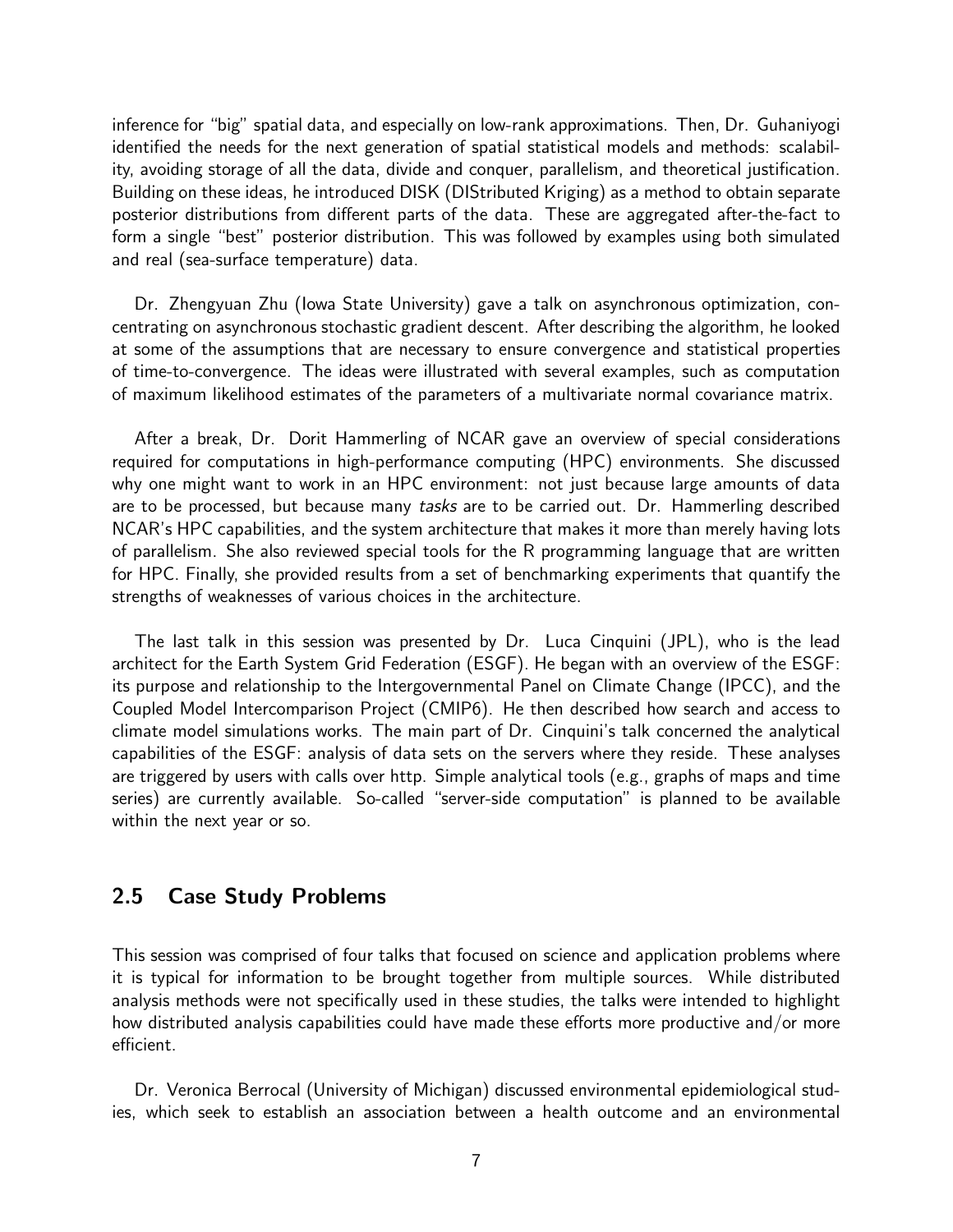exposure. Health data is found from a variety of sources: National Center for Health Statistics, local and state health departments, hospital databases, Department of Health and Human Services, individual cohort studies, etc. Environmental data also is found from a variety of sources (e.g. NASA, NOAA, EPA). Given the disparate data locations, these type of studies may be suitable for applying the theory of data system framework for solving problems. Berrocal described some challenges faced by analysts prior to the analysis itself: incongruent spatial and temporal resolutions of data, different approaches to measuring uncertainty, and heterogeneous data formats. Unresolved statistical issues include: developing spatially-resolved metrics of exposure with associated uncertainty quantification, handling multiple forms of environmental exposures simultaneously (e.g. temperature along with humidity), and surmounting the computational challenges posed in the big-data era.

Next, Dr. Hui Su (JPL) presented multiple examples of how climate model simulations may be evaluated or constrained with relevant satellite data. Given that climate studies require large amounts of data, she stressed the importance of developing innovative tools to facilitate data processing, especially in a distributed setup. A key message was the concept of "emergent constraints" which are physically-motivated empirical relationships between the current climate and long-term climate projections. Here, targeting improvement in the model representation of individual physical processes may yield conflicting results in other areas. Su suggests that optimal estimates of multiple criteria may improve the overall uncertainty in climate model projections.

Dr. Carmen Boening (JPL) spoke about the challenges faced in sea level science. The primary scientific goal is to improve the quality of sea level rise projections by incorporating new physics knowledge gleaned from modern remote sensing data, coupled with better statistical representations of uncertainty sources in both observations and model outputs. Echoing the other speakers concerns, Boening highlighted common analysis challenges such as the requirement to combine large heterogeneous data from different sources in different formats and with differing temporal characteristics. A key challenge is dealing with varying, or absent, approaches to uncertainty quantification.

The final talk of the workshop was given by Dr. Vineet Yadav (JPL) who provided an overview on inverse modeling of atmospheric trace gas fluxes. He described a tiered observation strategy for trace gases including in situ, aircraft, and satellite measurements. Yadav stressed the importance of knowing both your problem *and* your computational architecture. That is, knowing if the application is computationally bound by  $I/O$ , processing speed, memory availability, or something else. He reiterated that collaborations between scientists and IT specialists are necessary, since it is not possible to be an expert on the complexities of both domains.

# 3 Conclusions

The main intent of this workshop was to bring together relevant threads of research, and identify where new work is required to integrate them and fill gaps. This information is crucial to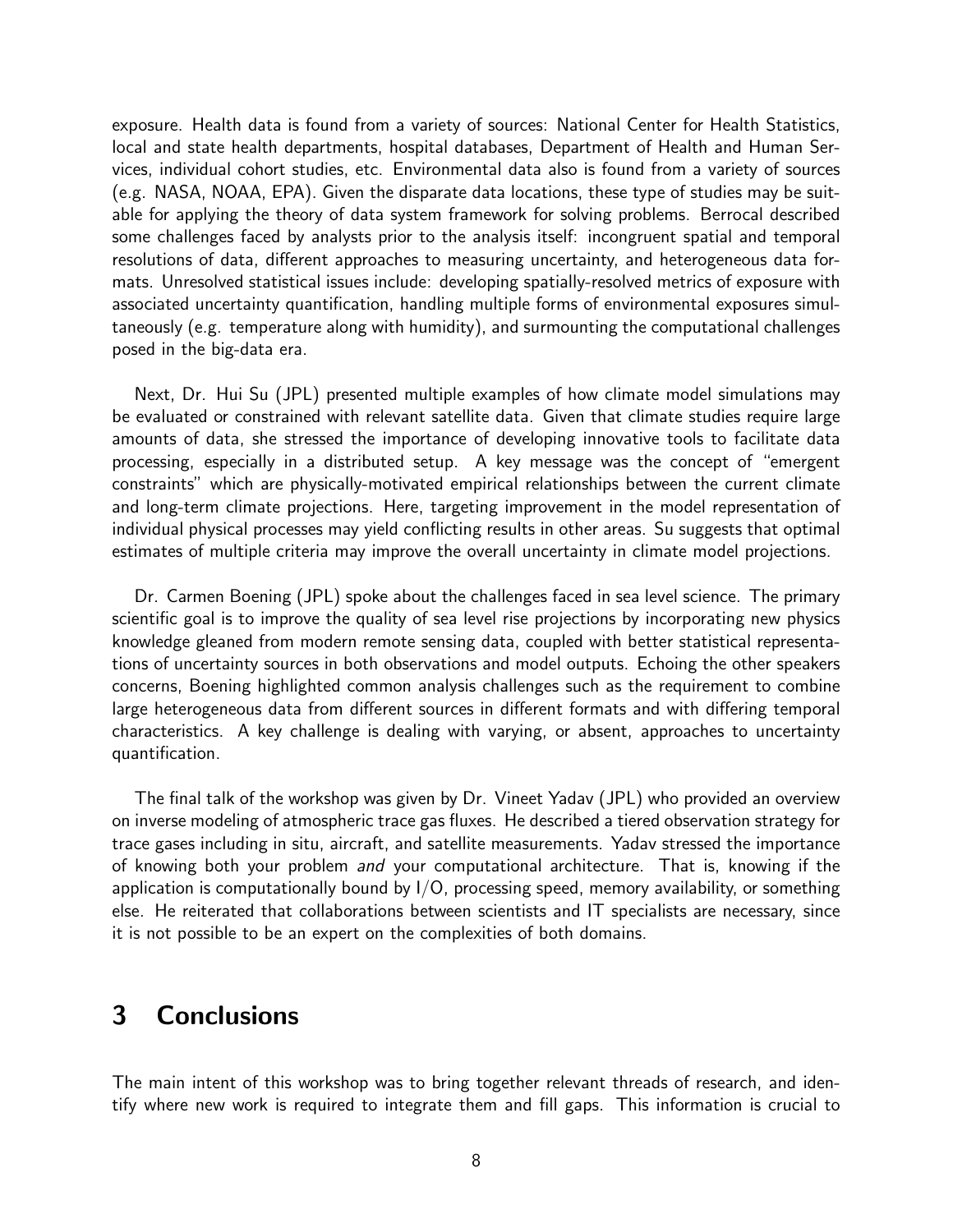setting an agenda for future work in the theory of data systems. The talks motivated dynamic discussion periods where it became apparent that we stand at the very beginning of this research. A cohesive framework tying together all perspectives – as represented by statisticians, applied mathematicians, computer scientists, data system architects, remote sensing technology experts, and Climate and Earth System scientists – was not apparent going in. However, as a result of the Workshop, we reached the following conclusions.

- Theory of Data Systems is a "meta-problem" in that such a theory must tie together principles from a number of different domains into a common, holistic framework. Statistics, applied math, and system design all involve optimization problems and these must be pulled together. That requires being able to express costs in a common unit: computational costs, infrastructure costs, communications costs are all important. At the same time, data-driven science requires a formal approach to inference and (at minimum) a coherent metric for measuring uncertainty as a cost. The most obvious starting point is to use the variance of an estimator.
- Currently, data system design is done in isolation from the question of uncertainty in the resulting science data products.
- Science analysis using distributed data products is still in the mode of downloading all relevant data to a single server before beginning analysis.
- The idea of an "analytic center" seems to suggest centralizing both computation and data storage.
- The computational-statistical trade-off and the use of likelihood approximations are two approaches to the same problem. In the former, one contemplates using more data and weaker algorithms to estimate an unknown quantity, while in the latter, one contemplates approximating complex likelihoods with more tractable expressions. The two concepts are linked by the relationship between computational complexity of the algorithm/likelihood optimization and the amount of data required to achieve a maximum allowable uncertainty/estimator variance.
- Multilayer networks provide a potential analytical and visualization framework in which to solve ToDS problems. Each "layer" can be identified with different "view" of the problem. For instance, hardware relationships seem to lend themselves to description by network graphs. So do relationships among random variables (see literature on graphical models). It's less clear how one would represent algorithms, software, and science use cases. That said, if it could be done, a suite of visualization and tensor-based methods exist for examining the properties of multilayer networks.
- None of the attendees were experts in measuring network communication costs.

In view of these conclusions, we make the following recommendations for the research agenda.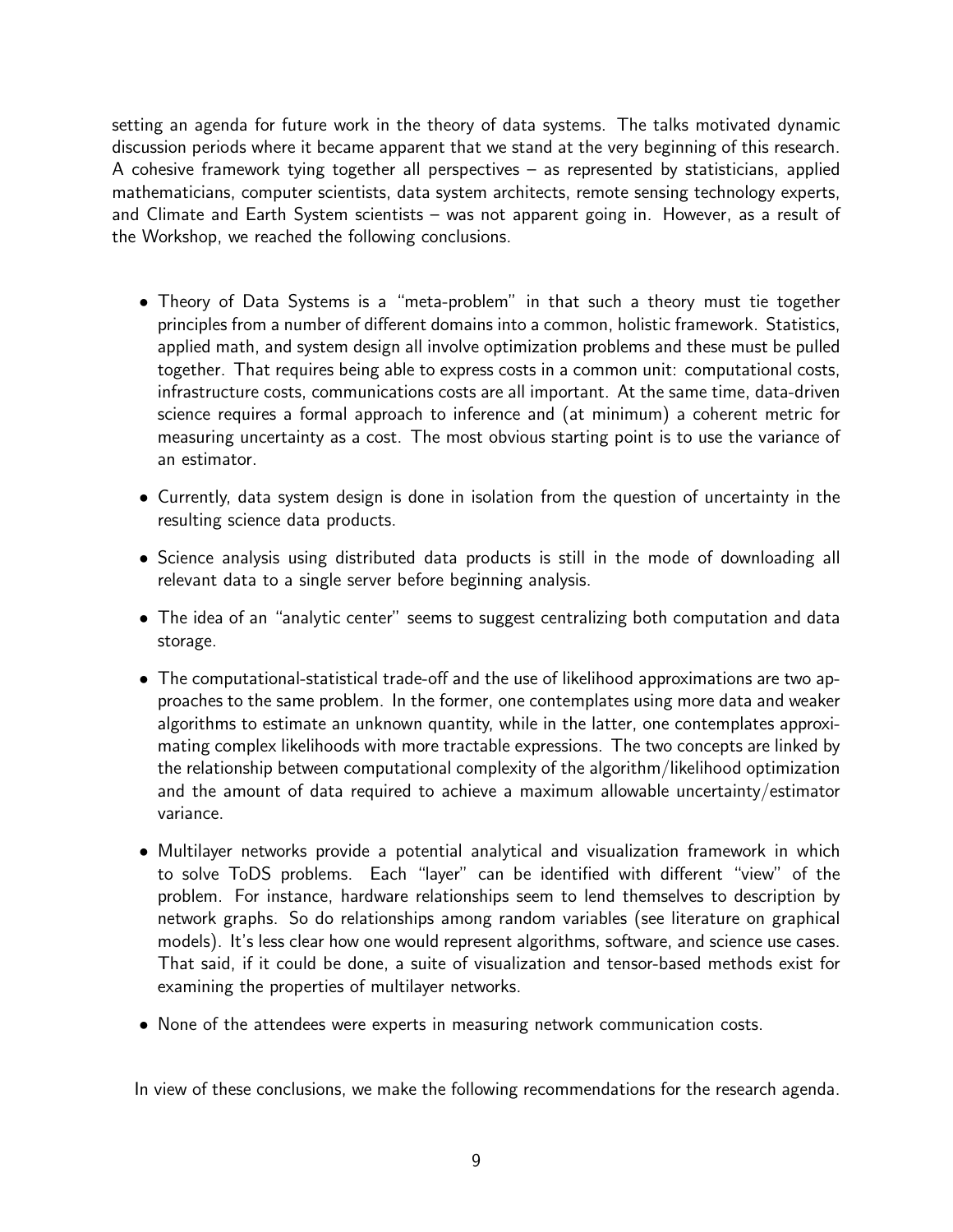- 1. A holistic mathematical framework needs to be fleshed out. The framework should facilitate more quantitative understanding of how component problems relate to one another, and it should permit focussing in on substantive issues within those component problems without leaving the framework.
- 2. The framework should give rise to a companion visualization environment. It is critical to exploit visualization in understanding relationships among components since our intuition is immature in that area.
- 3. Undertake research to determine whether, or to what extent, existing work in multilayer networks is relevant. It seems likely that extensions of these methods will be required. For example, the current formalism does not explicitly represent costs or probabilistic relationships.
- 4. Investigate state-of-the-art optimization strategies for complex empirical problems without closed-form expressions for cost functions. This applies to both statistical and other optimization problems.
- 5. Investigate and develop the connections between the computational-statistical trade-off and approximations for likelihoods.
- 6. Examine the underlying principles of software and system architecture, and find the optimization problems at which these principles are directed. Can this relationship be made to fit into the holistic mathematical framework/multilayer network formalism?
- 7. Collaborate with IT network experts to define appropriate metrics and methods for measuring communication costs. Undoubtedly, these already exist.
- 8. Find some science problems, involving spatial statistical analysis of distributed data, to serve as case study examples. These case study problems should involve science questions for which conclusions from the analyses are desired at a variety of uncertainty levels. They should also involve non-trivial application of spatial statistical inference (e.g., are spatial patterns changing over time).

c Copyright 2018. All rights reserved.

This research was carried out at the Jet Propulsion Laboratory, California Institute of Technology, under a contract with the National Aeronautics and Space Administration.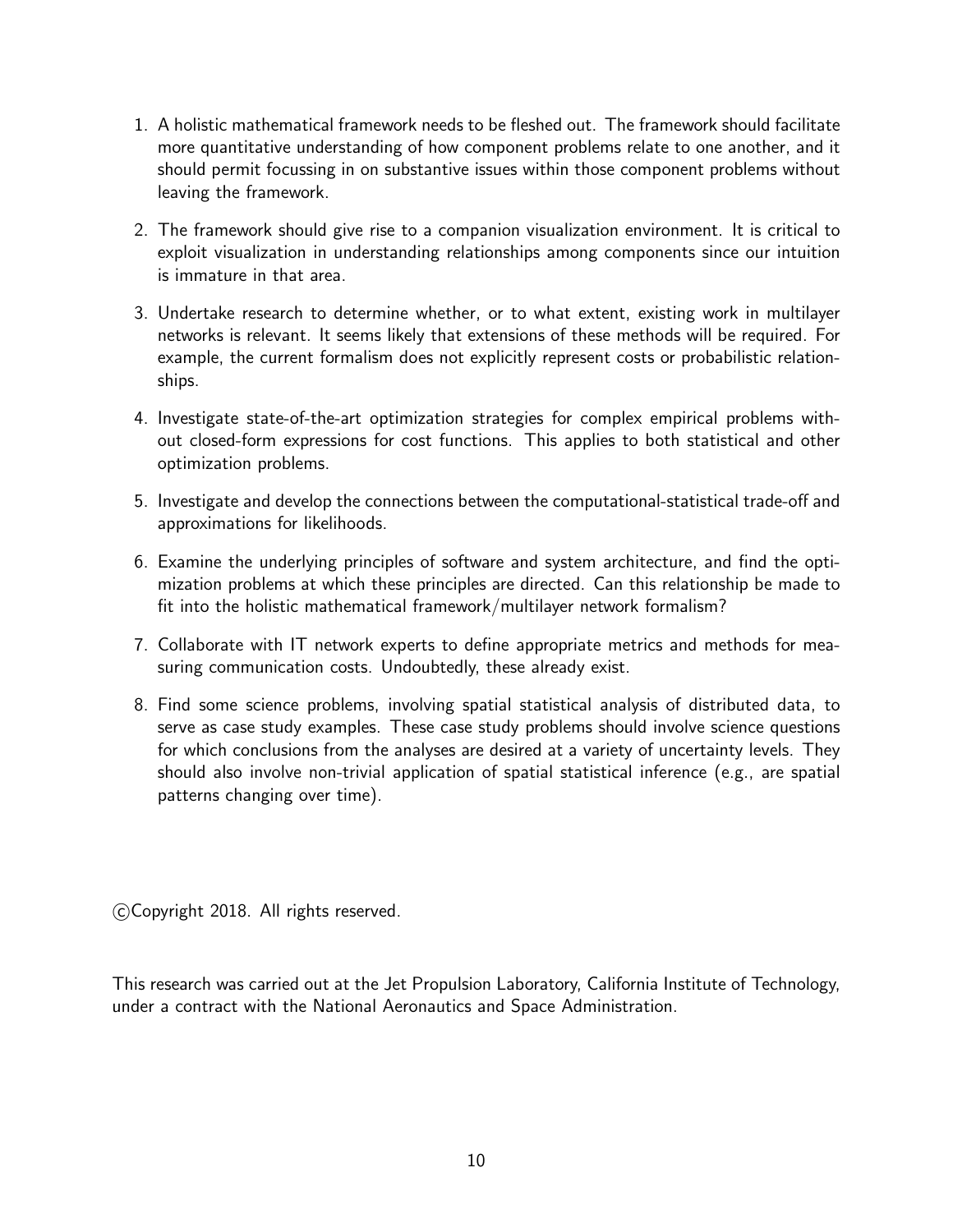Agenda, Participants, and Abstracts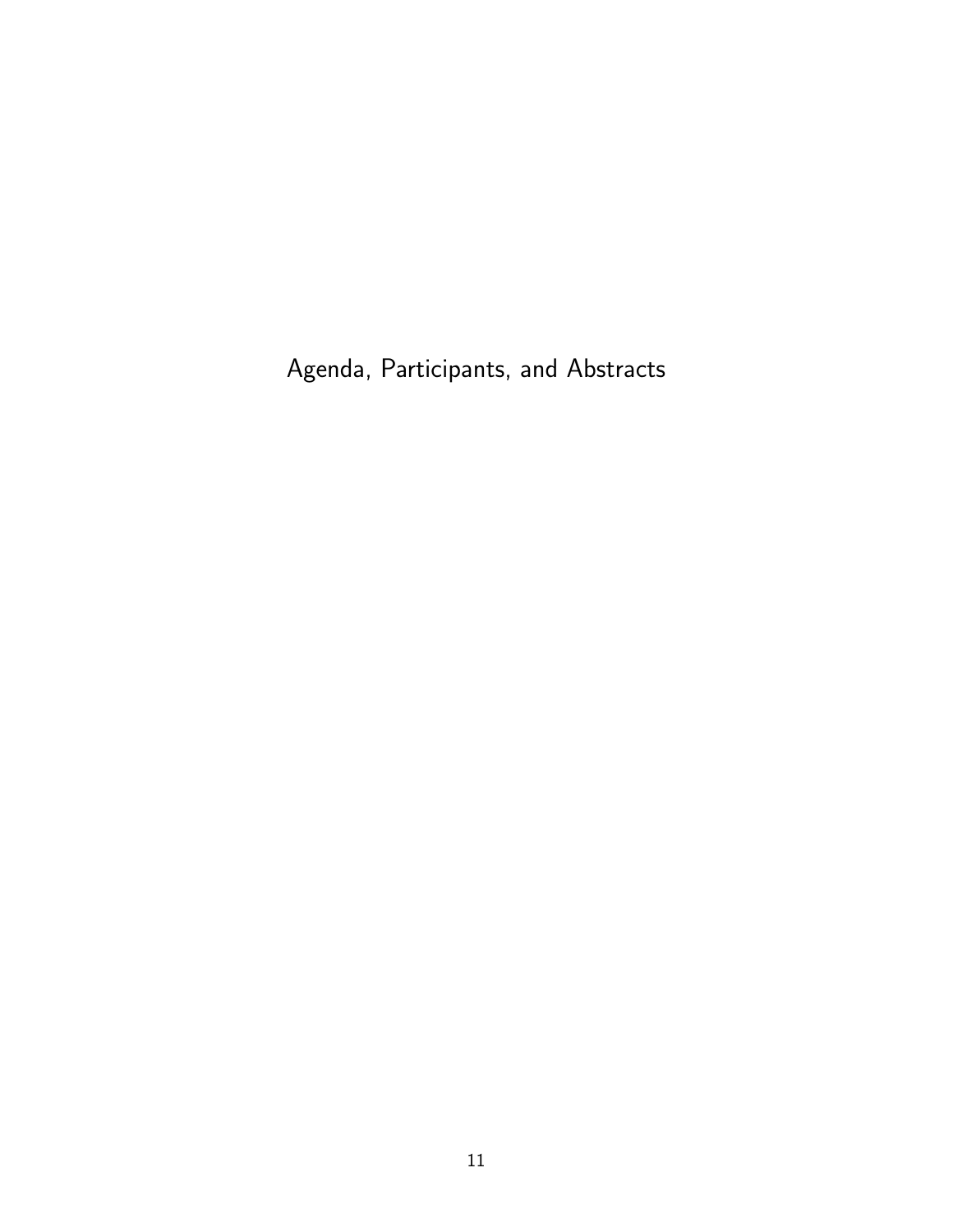| Monday, February 12                                     |                                                                                |                                        |  |  |  |  |  |
|---------------------------------------------------------|--------------------------------------------------------------------------------|----------------------------------------|--|--|--|--|--|
| $8:00 - 8:30$<br>Registration and continental breakfast |                                                                                |                                        |  |  |  |  |  |
| $8:30 - 8:40$                                           | Opening remarks                                                                | Amy Braverman and Jessica Matthews     |  |  |  |  |  |
| $8:40 - 8:50$                                           | Welcome on behalf of SAMSI                                                     | David Banks and Richard Smith          |  |  |  |  |  |
| $8:50 - 9:00$                                           | Welcome on behalf of CD3 and CDST                                              | George Djorgovski and Dan Crichton     |  |  |  |  |  |
| $9:00 - 9:20$                                           | Distributed access and analysis: NASA                                          | Mike Little (NASA)                     |  |  |  |  |  |
| $9:20 - 9:40$                                           | Distributed access and analysis: NOAA                                          | Jay Morris (NOAA)                      |  |  |  |  |  |
| <b>Foundations</b>                                      | (Chair: Jenny Brynjarsdottir)                                                  |                                        |  |  |  |  |  |
| $9:40 - 10:10$                                          | The statistical-computational trade-off                                        | Venkat Chandrasekaran (Caltech)        |  |  |  |  |  |
| $10:10 - 10:40$                                         | Approximate likelihoods                                                        | Richard Smith (UNC/SAMSI)              |  |  |  |  |  |
| $10:40 - 11:00$                                         | <b>Break</b>                                                                   |                                        |  |  |  |  |  |
| $11:00 - 11:30$                                         | Data system architectures                                                      | Dan Crichton (JPL)                     |  |  |  |  |  |
| $11:30 - 12:00$                                         | The ToDS problem                                                               | Maggie Johnson (NCSU)                  |  |  |  |  |  |
| $12:00 - 12:30$                                         | Multilayer networks                                                            | Manlio De Domenico (FBK)               |  |  |  |  |  |
| $12:30 - 2:00$                                          | Lunch                                                                          |                                        |  |  |  |  |  |
|                                                         | Allied problems: optimization, emulation, and retrievals (Chair: Sandy Burden) |                                        |  |  |  |  |  |
| $2:00 - 2:30$                                           | Optimization working group                                                     | Jessica Matthews (NOAA)                |  |  |  |  |  |
| $2:30 - 3:00$                                           | Emulators working group                                                        | Emily Kang (U of Cincinnati)           |  |  |  |  |  |
| $3:00 - 3:30$                                           | Spatial retrieval working group                                                | Jon Hobbs (JPL)                        |  |  |  |  |  |
| $3:30 - 4:00$                                           | <b>Break</b>                                                                   |                                        |  |  |  |  |  |
| $4:00 - 5:00$                                           | <b>Discussion</b>                                                              | Discussants: Sanso (UCSC),             |  |  |  |  |  |
|                                                         |                                                                                | Chatterjee (U of MN), and Banks (Duke) |  |  |  |  |  |
| $5:00 - 7:00$                                           | Poster session and reception                                                   |                                        |  |  |  |  |  |
|                                                         | <b>Tuesday, February 13</b>                                                    |                                        |  |  |  |  |  |
| $8:00 - 8:30$                                           | Continental breakfast                                                          |                                        |  |  |  |  |  |
|                                                         | Distributed analysis methods and technologies                                  | (Chair: Jim Rosenberger)               |  |  |  |  |  |
| $8:30 - 9:00$                                           | Distributed spatial statistics                                                 | Matthias Katzfuss (Texas A & M)        |  |  |  |  |  |
| $9:00 - 9:30$                                           | Bayesian large-scale kriging                                                   | Rajarshi Guhaniyogi (UCSC)             |  |  |  |  |  |
| $9:30 - 10:00$                                          | Asynchronous optimization                                                      | Zhengyuan Zhu (Iowa State)             |  |  |  |  |  |
| $10:00 - 10:30$                                         | <b>Break</b>                                                                   |                                        |  |  |  |  |  |
| $10:30 - 11:00$                                         | HPC for distributed analysis                                                   | Dorit Hammerling (NCAR)                |  |  |  |  |  |
| $11:00 - 11:30$                                         | The ESGF                                                                       | Luca Cinquini (JPL)                    |  |  |  |  |  |
| $11:30 - 12:00$                                         | Discussion                                                                     |                                        |  |  |  |  |  |
| $12:00 - 1:30$                                          | Lunch                                                                          |                                        |  |  |  |  |  |
| Case study problems                                     | (Chair: Mike Turmon)                                                           |                                        |  |  |  |  |  |
| $1:30 - 2:00$                                           | Climate and health                                                             | Veronica Berrocal (U of Michigan)      |  |  |  |  |  |
| $2:00 - 2:30$                                           | Climate science                                                                | Hui Su (JPL)                           |  |  |  |  |  |
| $2:30 - 3:00$                                           | Sea-ice modeling and analysis                                                  | Carmen Boening (JPL)                   |  |  |  |  |  |
| $3:00 - 3:30$                                           | Carbon cycle science                                                           | Vineet Yadav (JPL)                     |  |  |  |  |  |
| $3:30 - 4:00$                                           | <b>Break</b>                                                                   |                                        |  |  |  |  |  |
| $4:00 - 5:00$                                           | Discussion: agenda for ToDS research                                           |                                        |  |  |  |  |  |
| $6:00 - 8:00$<br>Workshop Dinner                        |                                                                                |                                        |  |  |  |  |  |
| <b>Wednesday, February 14</b>                           |                                                                                |                                        |  |  |  |  |  |
| Discussion, prioritica                                  |                                                                                |                                        |  |  |  |  |  |

# Discussion: priorities

9:00 – 11:00 Discussion and wrap-up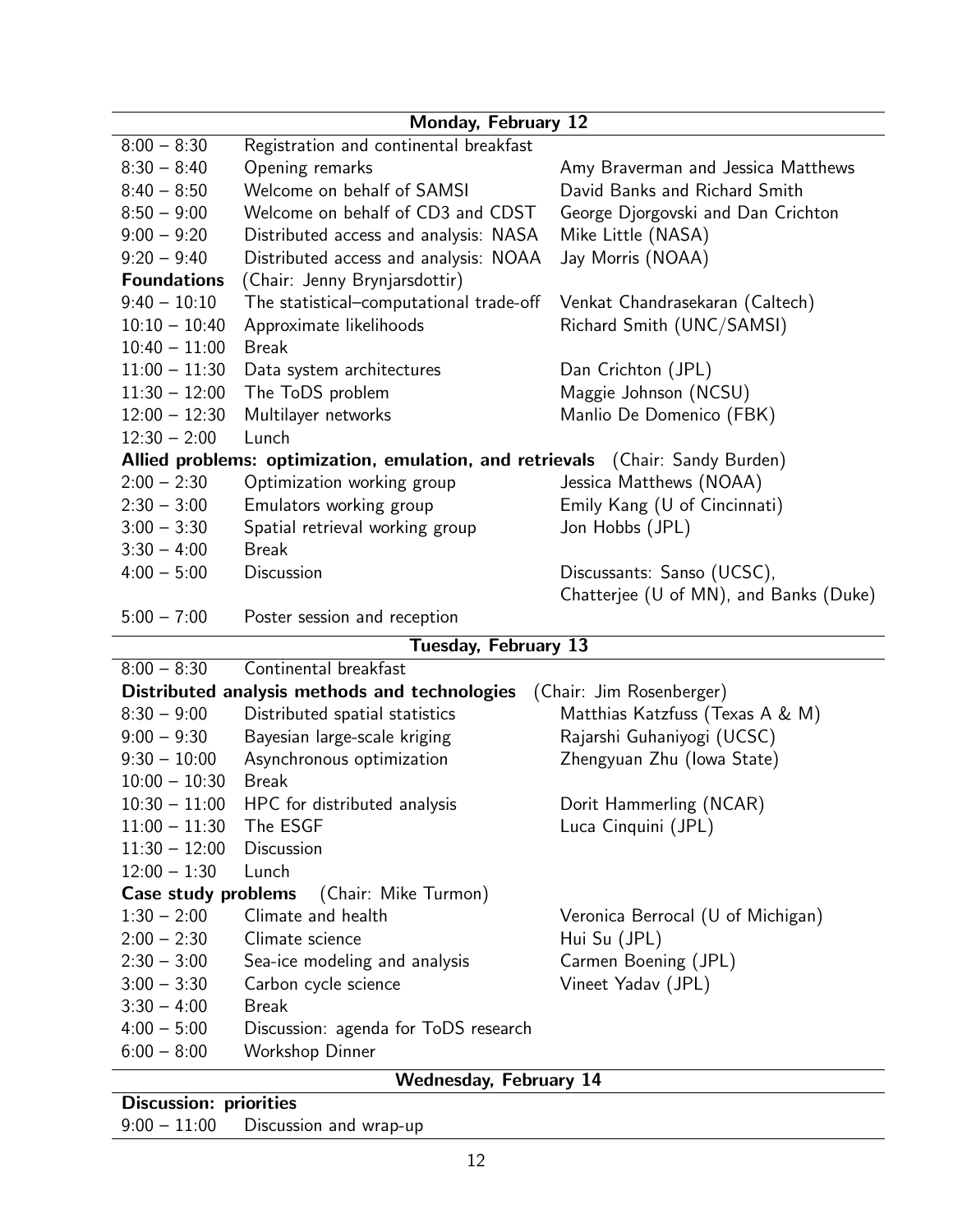| Name                             | Affiliation      | Domain                            | email                         |
|----------------------------------|------------------|-----------------------------------|-------------------------------|
| David Banks*                     | Duke             | <b>Statistics</b>                 | banks@stat.duke.edu           |
| Veronica Berrocal*               | U of Michigan    | <b>Statistics</b>                 | berrocal@umich.edu            |
| Carmen Boening                   | <b>JPL</b>       | Science/Remote sensing            | Carmen. Boeing@jpl.nasa.gov   |
| Amy Braverman                    | <b>JPL</b>       | Statistics/Remote sensing         | Amy. Braverman@jpl.nasa.gov   |
| Jenny Brynjarsdottir*            | Case-Western     | <b>Statistics</b>                 | jxb628@case.edu               |
| Sandy Burden <sup>†</sup>        | U of Wollongong  | <b>Statistics</b>                 | sburden@uow.edu.au            |
| Venkat Chandrasekaran            | Caltech          | Statistics/CS                     | venkatc@caltech.edu           |
| Snigdhansu Chatterjee*           | U of MN          | <b>Statistics</b>                 | chatterjee@stat.umn.edu       |
| Luca Cinquini                    | <b>JPL</b>       | Data systems                      | Luca. Cinquini@jpl.nasa.gov   |
| Dan Crichton                     | <b>JPL</b>       | Data systems                      | Daniel.Crichton@jpl.nasa.gov  |
| Manlio De Domenico <sup>†</sup>  | <b>FBK</b>       | Mulitlayer networks               | mdedomenico@fbk.eu            |
| George Djorgovski                | Caltech          | Astronomy/CD3                     | george@astro.caltech.edu      |
| Rich Doyle                       | JPL              | Computational science             | richard.j.doyle@jpl.nasa.gov  |
| Isabelle Grenier*                | <b>UCSC</b>      | Statistics/Applied Math (GS)      | igrenier@ucsc.edu             |
| Matthew Graham                   | Caltech          | Astroinformatics                  | mjg@cd3.caltech.edu           |
| Rajarshi Guhaniyogi <sup>†</sup> | <b>UCSC</b>      | Statistics/Applied Math           | rguhaniy@ucsc.edu             |
| Michael Gunson                   | <b>JPL</b>       | Remote sensing/Climate            | Michael. Gunson @jpl.nasa.gov |
| Dorit Hammerling <sup>†</sup>    | <b>NCAR</b>      | HPC/Statistics                    | dorith@ucar.edu               |
| Jon Hobbs                        | <b>JPL</b>       | Statistics/Remote sensing         | Jonathan.M.Hobbs@jpl.nasa.gov |
| Maggie Johnson*                  | NCSU/SAMSI       | Statistics (PD)                   | mcjohn22@ncsu.edu             |
| Emily Kang*                      | U of Cinncinnati | <b>Statistics</b>                 | Kangel@ucmail.uc.edu          |
| Matthias Katzfuss*               | Texas A&M        | <b>Statistics</b>                 | katzfuss@stat.tamu.edu        |
| Alex Konomi                      | U of Cincinnati  | <b>Statistics</b>                 | KONOMIBR@ucmail.uc.edu        |
| Otto Laminpaa <sup>†</sup>       | FMI              | Statistics/Remote sensing (GS)    | Otto.Lamminpaa@fmi.fi         |
| Kyo Lee                          | JPL              | Data science/Remote sensing       | Huikyo.Lee@jpl.nasa.gov       |
| Mike Little                      | NASA/ESTO        | Remote sensing                    | m.m.little@nasa.gov           |
| Pulong Ma*                       | U of Cincinnati  | Statistics (GS)                   | mapn@mail.uc.edu              |
| Ashish Mahabal                   | Caltech          | Astroinformatics                  | aam@astro.caltech.edu         |
| Jessica Matthews*                | NOAA/CICS        | Applied Math/Remote sensing       | jessica.matthews@noaa.gov     |
| Charlie McElroy                  | Caltech          | Data science (PD)                 | cmcelroy@caltech.edu          |
| Anirban Mondal*                  | Case-Western     | <b>Statistics</b>                 | anirbanstat@gmail.com         |
| Jay Morris <sup>†</sup>          | <b>NOAA</b>      | Data systems                      | jay.morris@noaa.gov           |
| Hai Nguyen                       | <b>JPL</b>       | Statistics/Remote sensing         | Hai.Nguyen@jpl.nasa.gov       |
| Houman Owhadi                    | Caltech          | Mathematical statistics/ $UQ$     | owhadi@caltech.edu            |
| Derek Posselt                    | <b>JPL</b>       | Remote sensing/Meteorology        | Derek.Posselt@jpl.nasa.gov    |
| Gavino Puggioni*                 | U of RI          | CS/Statistics                     | gpuggioni@uri.edu             |
| Jim Rosenberger <sup>†</sup>     | PSU/NISS         | <b>Statistics</b>                 | JLR@psu.edu                   |
| Bruno Sanso*                     | <b>UCSC</b>      | Statistics/Applied Math           | bruno@soe.ucsc.edu            |
| Florian Schafer                  | Caltech          | Mathematical Statistics/UQ $(GS)$ | Florian.Schaefer@caltech.edu  |

# Participant List

 $* =$  funded by SAMSI;  $\dagger =$  funded by JPL; GS = graduate student; PD = post-doc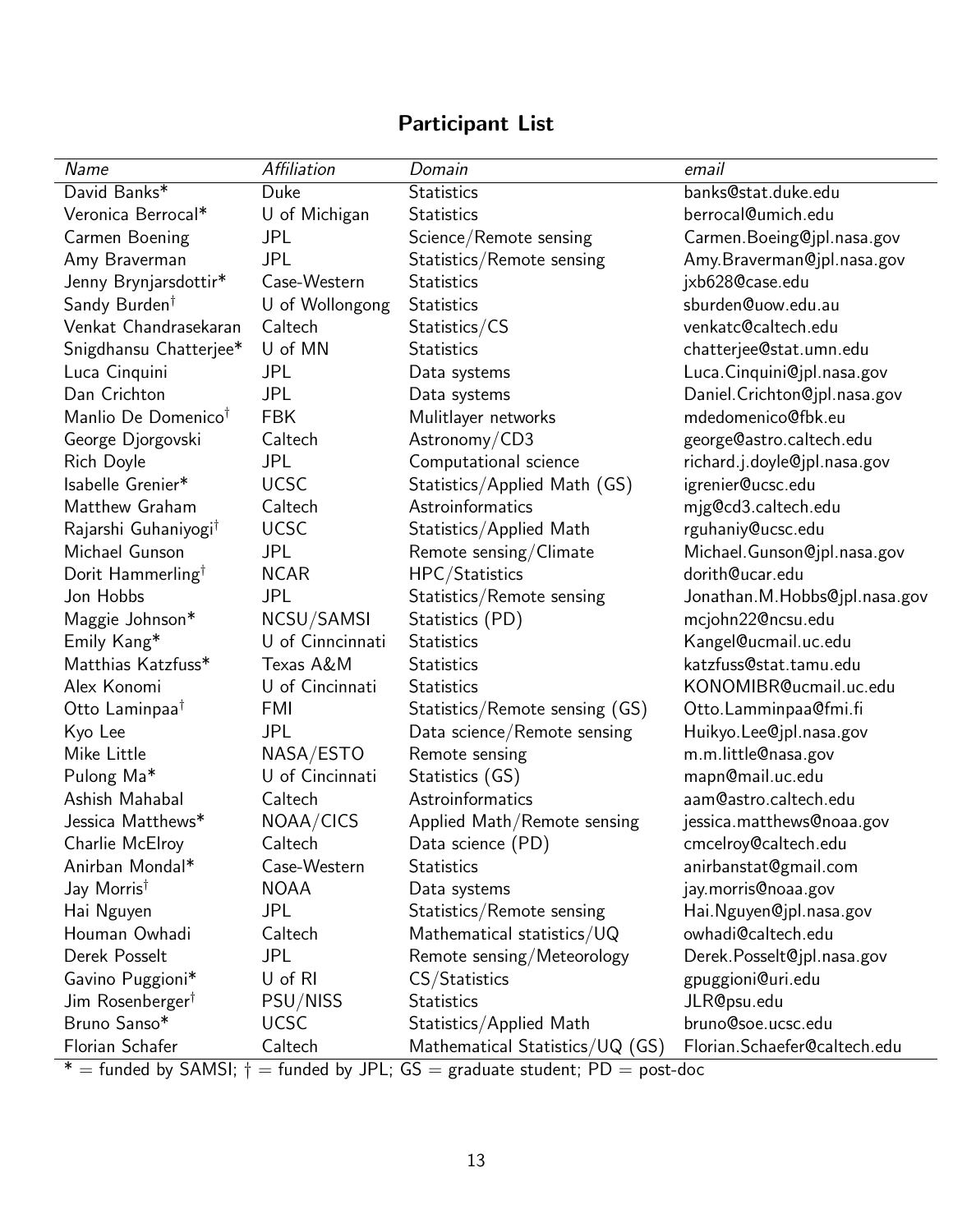# Participant List (cont'd)

| Name                                                                                       | Affiliation | Domain                               | email                            |  |
|--------------------------------------------------------------------------------------------|-------------|--------------------------------------|----------------------------------|--|
| Sarah Sernaker*                                                                            | U of MN     | Statistics (GS)                      | serna022@umn.edu                 |  |
| <b>Richard Smith</b>                                                                       | SAMSI/UNC   | <b>Statistics</b>                    | rls@email.unc.edu                |  |
| Massimo Stella <sup>†</sup>                                                                | <b>FBK</b>  | Multilayer networks (PD)             | massimo.stella@inbox.com         |  |
| <b>Andrew Stuart</b>                                                                       | Caltech     | Math/Statistics/UQ                   | astuart@caltech.edu              |  |
| Hui Su                                                                                     | JPL.        | Climate science                      | Hui.Su@jpl.nasa.gov              |  |
| Joao Teixeira                                                                              | <b>JPL</b>  | Climate science                      | Joao. Teixeira@jpl.nasa.gov      |  |
| Joaquim Teixeira                                                                           | JPL         | Data science/Remote sensing          | Joaquim.P. Teixeira@jpl.nasa.gov |  |
| Michael Turmon                                                                             | JPL.        | Statistics/Remote sensing            | Michael. Turmon@jpl.nasa.gov     |  |
| Paul von Allmen                                                                            | <b>JPL</b>  | Computational science/Remote sensing | Paul.A. Vonallmen@jpl.nasa.gov   |  |
| Vineet Yadav                                                                               | <b>JPL</b>  | Science/Statistics                   | Vineet. Yadav@jpl.nasa.gov       |  |
| Zhengyuan Zhu*                                                                             | Iowa State  | <b>Statistics</b>                    | zhuz@iastate.edu                 |  |
| * = sponsored by SAMSI; $\dagger$ = sponsored by JPL; GS = graduate student; PD = post-doc |             |                                      |                                  |  |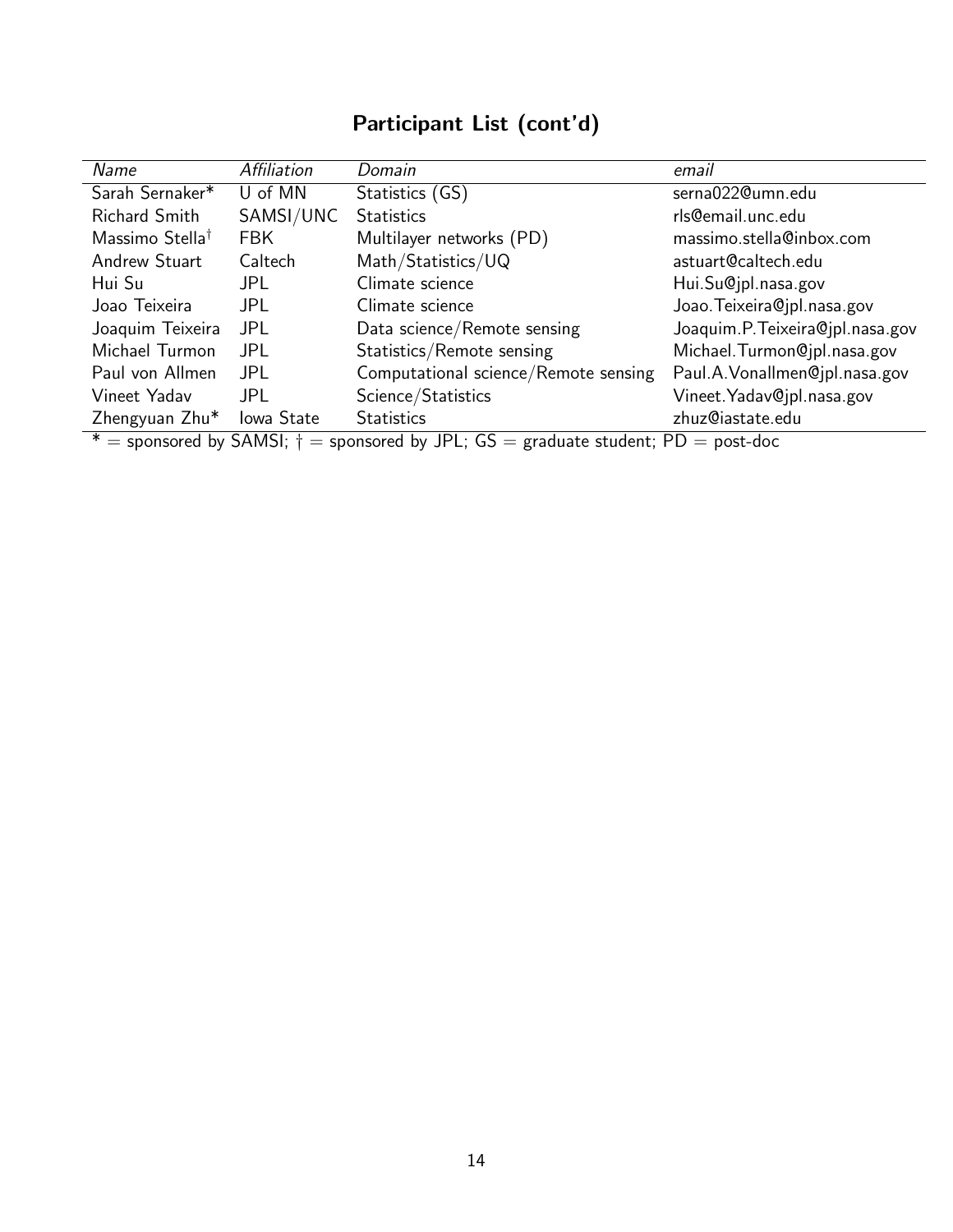Oral Abstracts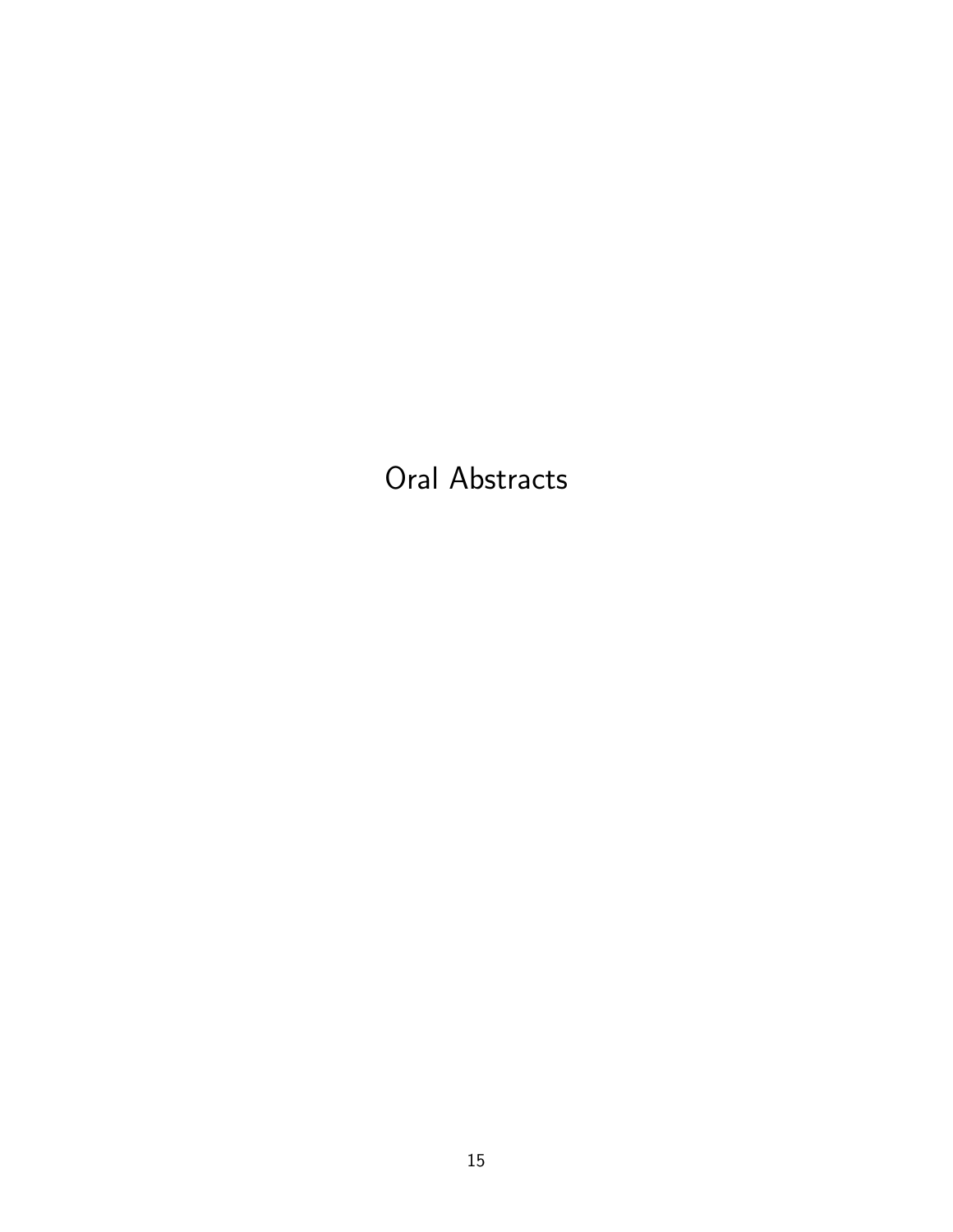# Environmental exposure in environmental epidemiological studies: modeling approaches and challenges

Veronica Berrocal (University of Michigan)

#### Abstract

A typical problem in environmental epidemiological studies concerns environmental exposure assessment. In this talk, we will discuss challenges to environmental exposure assessment and we will showcase and discuss statistical methods that have been developed to obtain estimates of environmental exposure (e.g. air pollution, temperature). Further we will discuss whether and how uncertainty in the environmental exposure has been and can be incorporated in health analyses.

# Data and Model Analysis and Uncertainty Quantification for Sea Level Science

Carmen Boening (Jet Propulsion Laboratory, California Institute of Technology)

#### **Abstract**

Sea level change is a complex scientific problem involving many Earth system components. Not only are processes in the ocean important to understand for evaluating past, present, and future of sea level change, but sea level is also driven by external sources such as melting ice sheets, land hydrology, large scale changes in precipitation and evaporation and many more. NASA satellites and Earth system models provide a vast source of understanding these physical processes. However, analysis and uncertainty quantification of data and models are often challenging because of the size of the data, a large variety of storage locations to pull from, different data formats, and disparate error sources. In this talk, particular challenges of sea level science with a focus on water mass transport data from GRACE, sea level prediction uncertainties from ice and ocean models, and enabling analyses through web-based tools ([http://sealevel.nasa.gov)]http://sealevel.nasa.gov) will be discussed.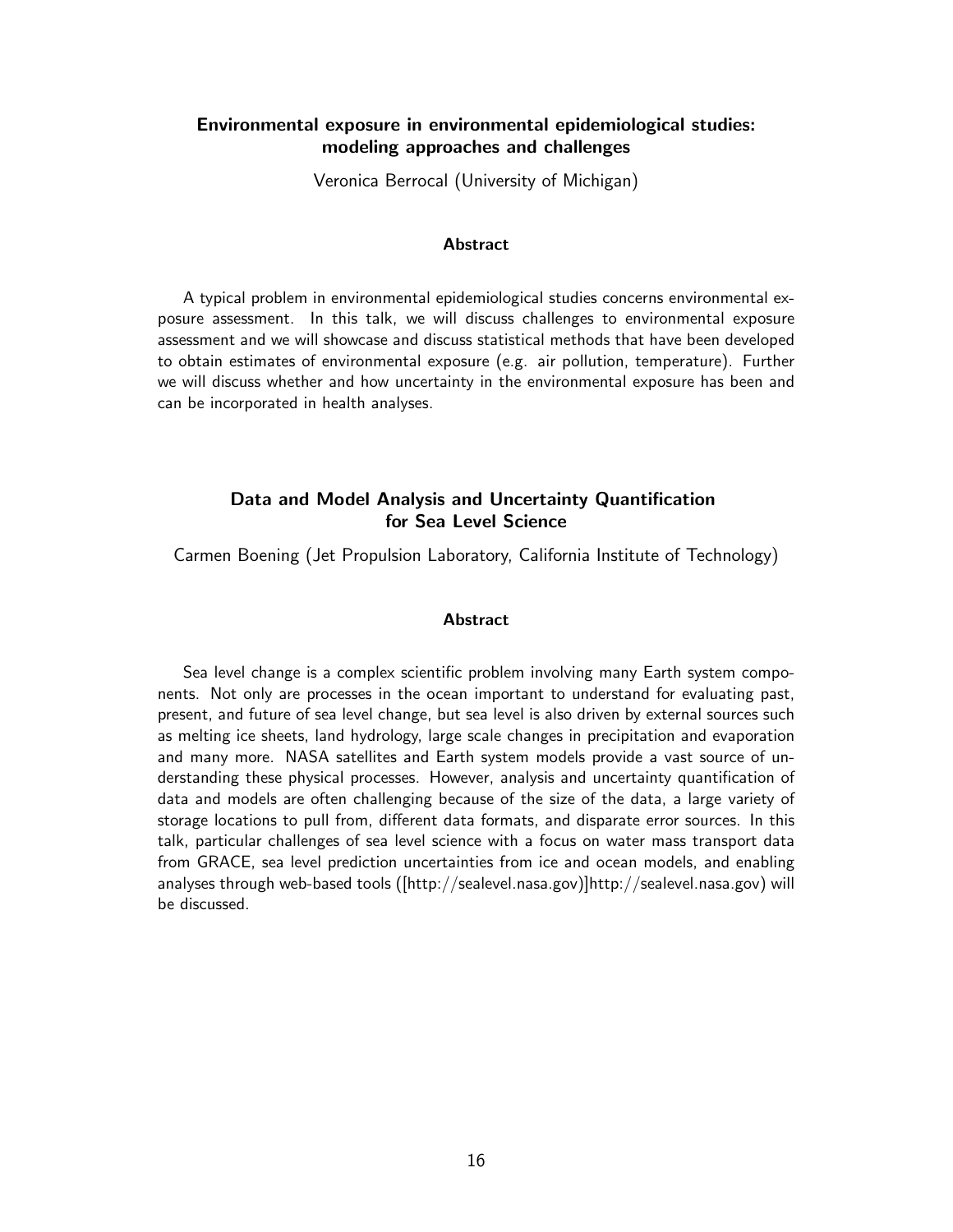#### Computational and statistical trade-offs in data analysis

Venkat Chandrasekaran (Caltech)

#### **Abstract**

The rapid growth in the size and scope of datasets in science and technology has created a need for novel foundational perspectives on data analysis that blend computer science and statistics. That classical perspectives from these fields are not adequate to address emerging challenges with massive datasets is apparent from their sharply divergent nature at an elementary level ? in computer science, the growth of the number of data points is a source of "complexity" that must be tamed via algorithms or hardware, whereas in statistics, the growth of the number of data points is a source of "simplicity" in that inferences are generally stronger and asymptotic results can be invoked. In classical statistics, one usually considers the increase in inferential accuracy as the number of data points grows (with little formal consideration of computational complexity), while in classical numerical computation, one typically analyzes the improvement in accuracy as more computational resources such as space or time are employed (with the size of a dataset not formally viewed as a resource). In this talk we describe some of our research efforts towards addressing the question of trading off the amount of data and the amount of computation required to achieve a desired inferential accuracy. This is joint work with Michael Jordan, Yong Sheng Soh, and Quentin Berthet.

# The Earth System Grid Federation as a testbed for global, distributed data analytics

Luca Cinquini (Jet Propulsion Laboratory, California Institute of Technology)

#### **Abstract**

The Earth System Grid Federation (ESGF) is a large international collaboration that operates a global infrastructure for management and access of Earth System data. Some of the most valuable data collections served by ESGF include the output of global climate models used for the IPCC reports on climate change (CMIP3, CMIP5 and the upcoming CMIP6), regional climate model output (CORDEX), and observational data from several American and European agencies (Obs4MIPs). This talk will present a brief introduction to ESGF, describe the data access and analysis methods currently available or planned for the future, and conclude with some ideas on how this infrastructure could be used as a testbed for executing distributed analytics on a global scale.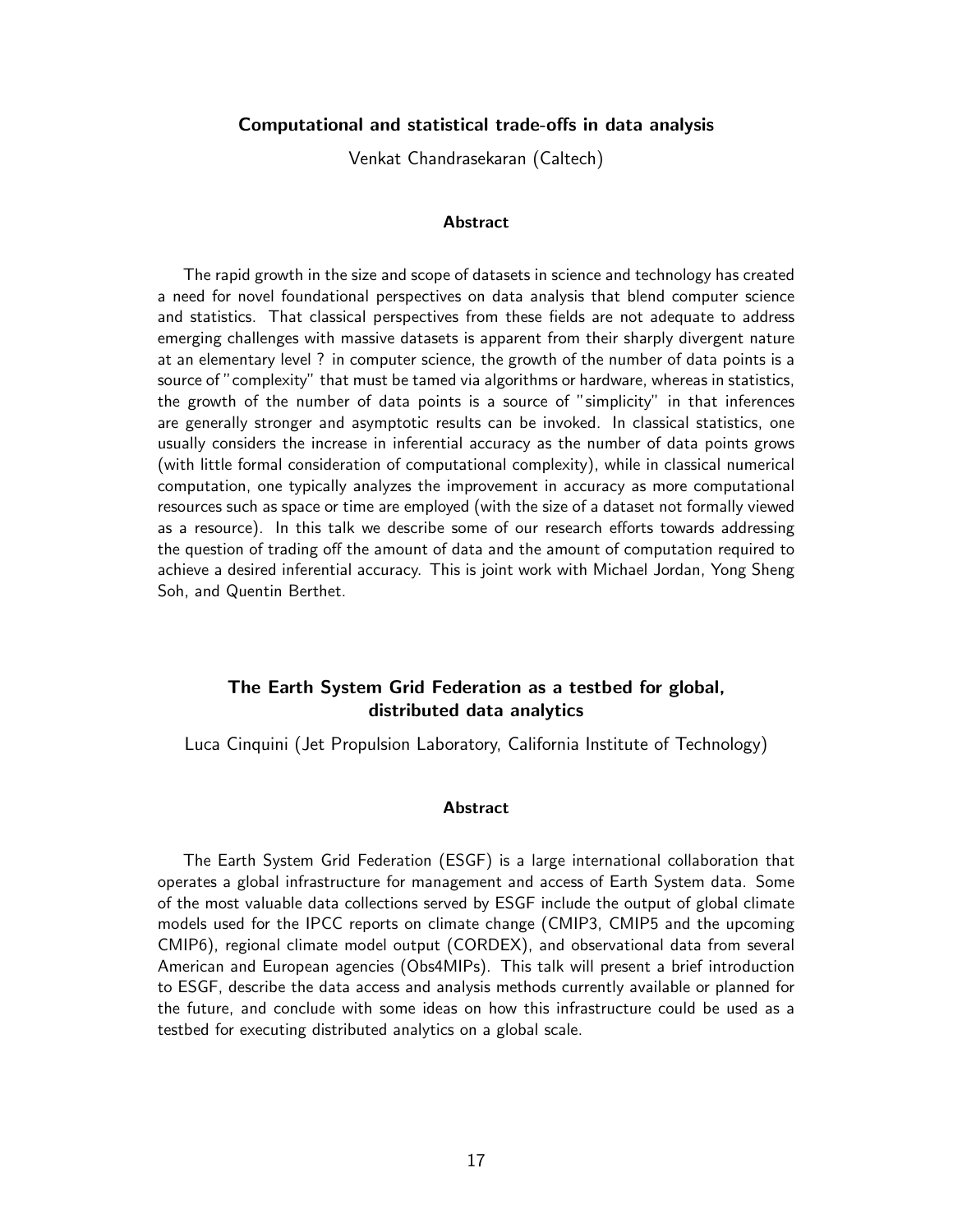# An introduction to systems and software architecture considerations for scaling data analysis

Dan Crichton (Jet Propulsion Laboratory, California Institute of Technology)

#### Abstract

Architectural decisions in designing data and computation intensive systems can have a major impact on the ability of these systems to perform statistical and other complex calculations efficiently. The storage, processing, tools, and associated databases coupled with the networking and compute infrastructure make some kinds of computations easier, and other harder. This talk will provide an introduction to software and data systems components that are important for understanding how these choices impact data analysis uncertainties and costs, and thus for developing system and software designs best suited to statistical analyses.

#### Multilayer modeling and analysis of complex (systems) data

Manlio De Domenico (Fondazione Bruno Kessler)

#### **Abstract**

Recently, we have discovered that a new level of complexity characterizes a variety of natural and artificial systems, where units interact, simultaneously, in distinct ways. For instance, this is the case of multimodal transportation systems (e.g., metro, bus and train networks) or of biological molecules, whose interactions might be of different type (e.g. physical, chemical, genetic) or functionality (e.g., regulatory, inhibitory, etc.). The unprecedented newfound wealth of multivariate data allows to categorize system's interdependency by defining distinct "layers", each one encoding a different network representation of the system. The result is a multilayer network model. Analyzing data from different domains we will show that neglecting or disregarding multivariate information might lead to poor results. Conversely, multilayer models provide a suitable framework for complex data analytics, including the challenging theory of data systems.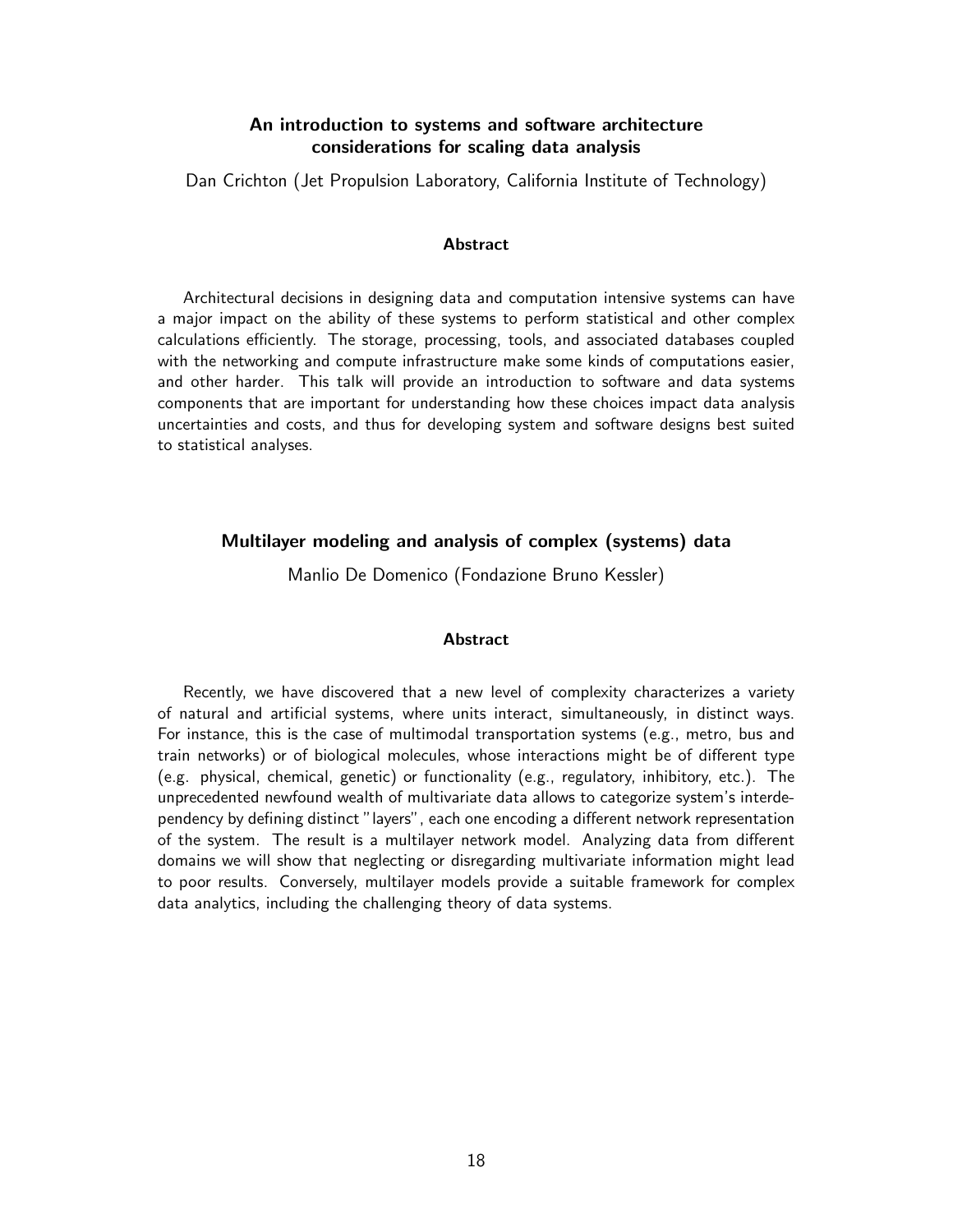#### DISK: a divide and conquer Bayesian approach to large scale kriging

Rajarshi Guhaniyogi (University of California, Santa Cruz)

#### Abstract

Flexible hierarchical Bayesian modeling of massive data is challenging due to poorly scaling computations in large sample size settings. This talk is motivated by spatial process models for analyzing geostatistical data, which typically entail computations that become prohibitive as the number of spatial locations becomes large. We propose a three-step divide-and-conquer strategy within the Bayesian paradigm to achieve massive scalability for any spatial process model. We partition the data into a large number of subsets, apply a readily available Bayesian spatial process model on every subset in parallel, and optimally combine the posterior distributions estimated across all the subsets into a pseudoposterior distribution that conditions on the entire data. The combined pseudo posterior distribution is used for predicting the responses at arbitrary locations and for performing posterior inference on the model parameters and the residual spatial surface. We call this approach "Distributed Kriging" (DISK). It offers significant advantages in applications where the entire data are or can be stored on multiple machines. Under the standard theoretical setup, we show that if the number of subsets is not too large, then the Bayes risk of estimating the true residual spatial surface using the DISK posterior distribution decays to zero at a nearly optimal rate. While DISK is a general approach to distributed nonparametric regression, we focus on its applications in spatial statistics and demonstrate its empirical performance using a stationary full-rank and a nonstationary low-rank model based on Gaussian process (GP) prior. A variety of simulations and a geostatistical analysis of the Pacific Ocean sea surface temperature data validate our theoretical results.

# High performance computing and spatial statistics: an overview of recent work at NCAR

Dorit Hammerling (NCAR)

#### **Abstract**

While much of the recent literature in spatial statistics has evolved around addressing the big data issue, practical implementations of these methods on high performance computing systems for truly large data are still rare. We discuss our explorations in this area at the National Center for Atmospheric Research for a range of applications, which can benefit from large scale computing infrastructure. These applications include extreme value analysis, approximate spatial methods, spatial localization methods and statisticallybased data compression and are implemented in different programming languages. We will focus on timing results and practical considerations, such as speed vs. memory trade-offs, limits of scaling and ease of use. This is joint work with Joseph Guinness, Marcin Jurek, Matthias Katzfuss, Daniel Milroy, Douglas Nychka, Vinay Ramakrishnaiah, Yun Joon Soon and Brian Vanderwende.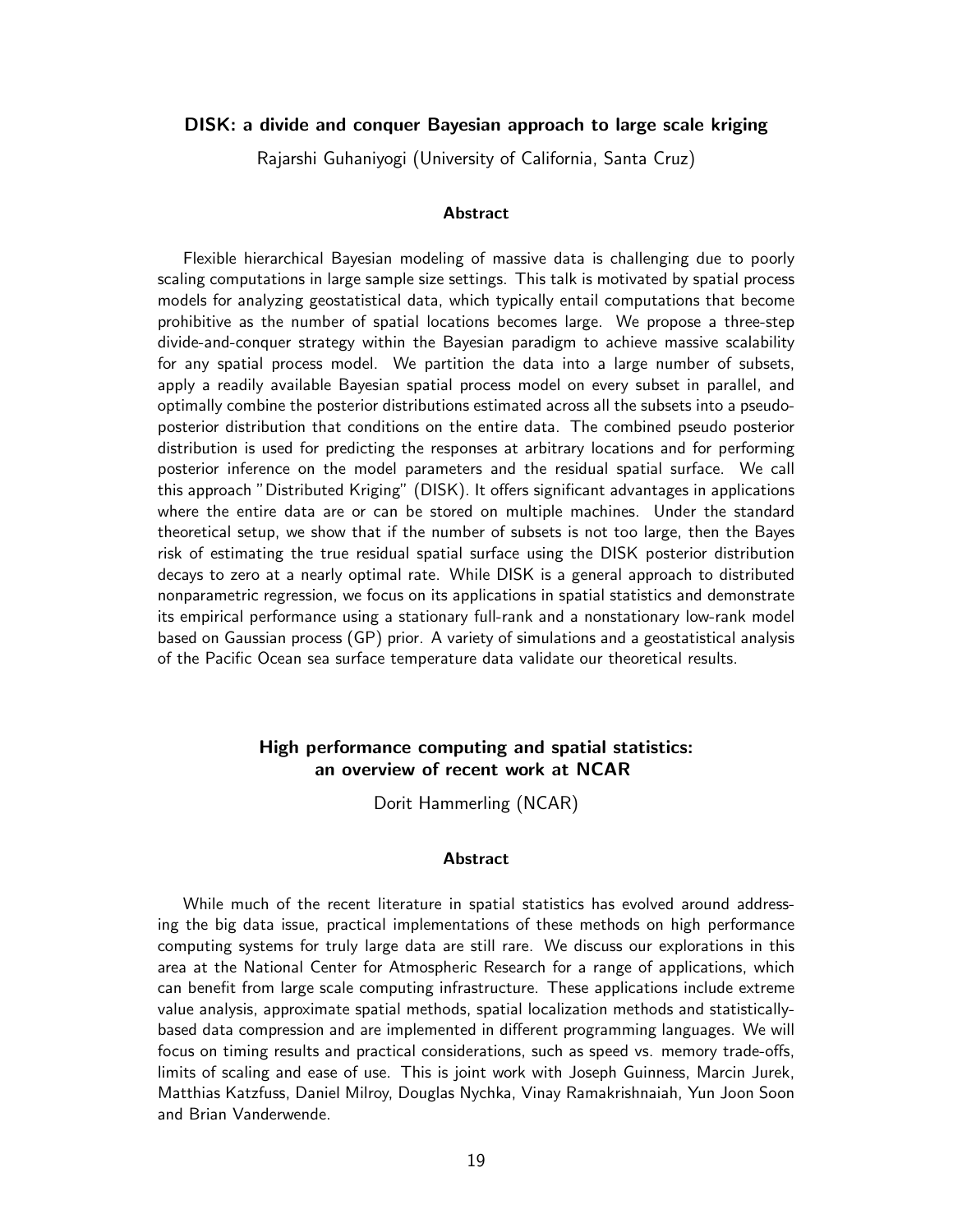## Incorporating Spatial Dependence in Atmospheric Carbon Dioxide Retrievals from High-Resolution Satellite Data

Jonathan Hobbs (Jet Propulsion Laboratory, California Institute of Technology)

#### **Abstract**

Earth-orbiting satellites that monitor atmospheric greenhouse gases, such as NASA?s Orbiting Carbon Observatory-2 (OCO-2), collect measurements of reflected sunlight at fine spatial and temporal resolution. The atmospheric constituent of interest, such as carbon dioxide (CO2) concentration, is estimated from these observations using a retrieval algorithm. A particular class of retrievals can be represented as hierarchical statistical models, and inference for the atmospheric state is achieved through the posterior distribution given the observed satellite radiances. The spatial retrieval subgroup will present an investigation of multi-pixel retrievals that combine nearby satellite observations for joint inference on a spatial field of atmospheric states. We illustrate the impact of true and assumed spatial dependence for different atmospheric variables and discuss needs and capabilities for a distributed approach to this spatial retrieval.

#### A notional framework for a theory of data systems

Maggie Johnson (North Carolina State University)

#### Abstract

Modern, large scale data analysis typically involves the use of massive data stored on different computers that do not share the same file system. Computing complex statistical quantities, such as those that characterize spatial or temporal statistical dependence, requires information that crosses the boundaries imposed by this partitioning of the data. To leverage the information in these distributed data sets, analysts are faced with a trade-off between various costs (e.g., computational, transmission, and even the cost building an appropriate data system infrastructure) and inferential uncertainties (bias, variance, etc.) in the estimates produced by the analysis. In this talk we introduce a framework for quantifying this trade-off by optimizing over both statistical and data system design aspects of the problem. We illustrate with a simple example, and discuss how it may be extended to more complex settings. This is joint work with Amy Braverman (JPL) and Brian Reich (NCSU).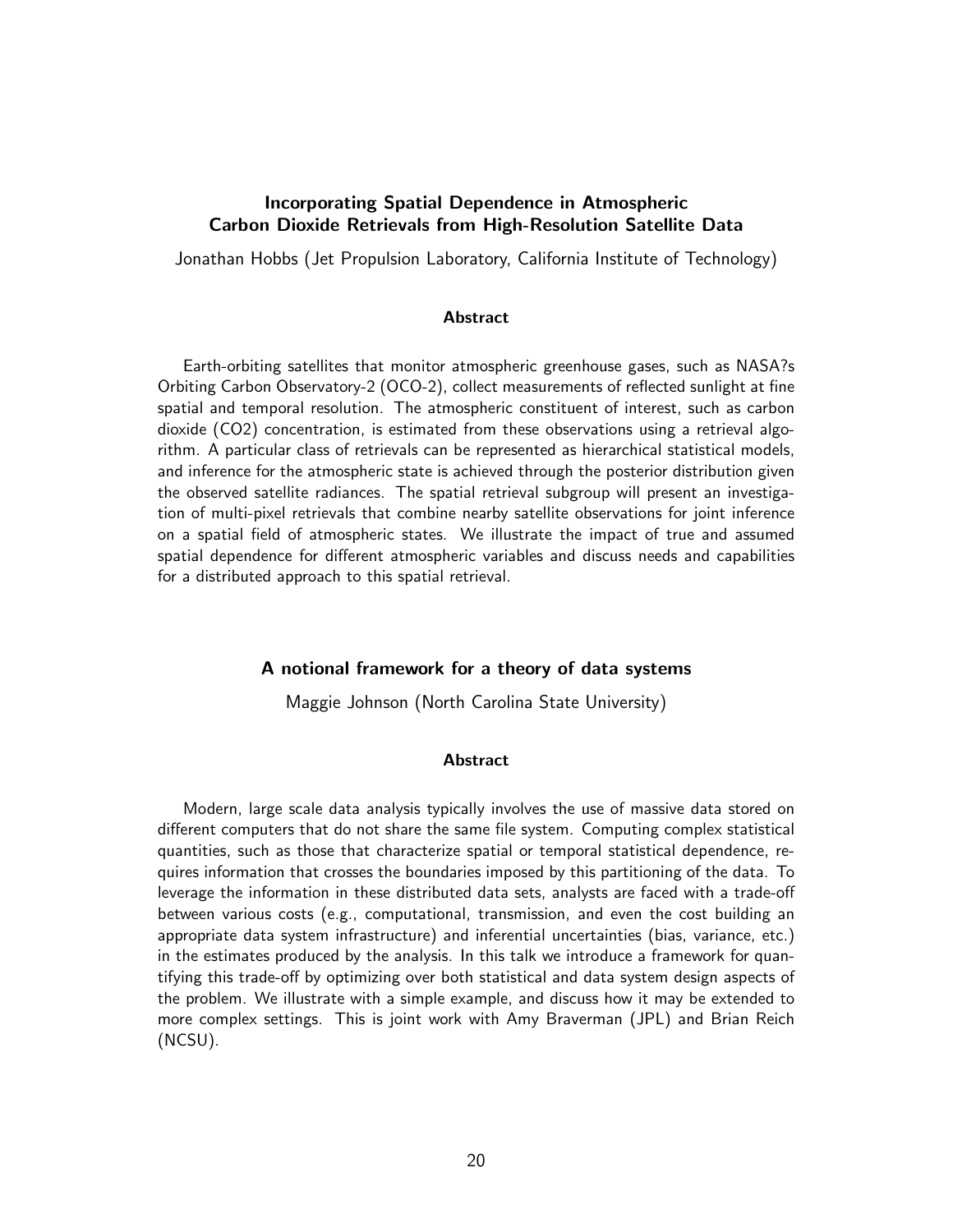## Statistical Emulation with Dimension Reduction for Complex Physical Forward Models

Emily Kang (University of Cincinnati)

#### **Abstract**

The retrieval algorithms in remote sensing generally involve complex physical forward models that are nonlinear and computationally expensive to evaluate. Statistical emulation provides an alternative with cheap computation and can be used to calibrate model parameters and to improve computational efficiency of the retrieval algorithms. We introduce a framework of combining dimension reduction of input and output spaces and Gaussian process emulation technique. The functional principal component analysis (FPCA) is chosen to reduce to the output space of thousands of dimensions by orders of magnitude. In addition, instead of making restrictive assumptions regarding the correlation structure of the high-dimensional input space, we identity and exploit the most important directions of this space and thus construct a Gaussian process emulator with feasible computation. We will present preliminary results obtained from applying our method to OCO-2 data, and discuss how our framework can be generalized in distributed systems. This is joint work with Jon Hobbs, Alex Konomi, Pulong Ma, and Anirban Mondal, and Joon Jin Song.

#### Distributed access and analysis: NASA

MIke Little (NASA Earth Science Technology Office)

#### Abstract

Data systems in NASA?s Earth Science Division are primarily focused on providing stewardship of the products of remote sensing and are manifested as Digital Active Archive Systems. Each Instrument Team has a related Science Team which defines the algorithms and monitors the processing of the output of the instruments to produce the related data products and in an format and standards compliance of them. These teams are influenced also by the research and applied sciences components of the programs, but the primary focus is on proving the ongoing validity of the products. Across the distributed system, every product is different. However, this is not conducive to analytics. NASA?s Advanced Information Systems Technology (AIST) program is developing an entirely new approach to creating Analytic Centers which focus on the scientific investigation and harmonize the data, computing resources and tools to enable and to accelerate scientific discovery. Stay tuned to find out how. A major element, in today?s science interests, is the comparison of multi-dimensional datasets; this warrants considerable experimentation in trying to understand how to do so meaningfully and quantitatively; asked another way, "What do you mean by similar?" Uncertainty quantification has evolved considerably in the arenas of data reduction and full physics models; however, the emerging demand for machine learning and other artificial intelligence techniques has failed to keep uncertainty quantification and error propagation in mind and there is considerable work to be done.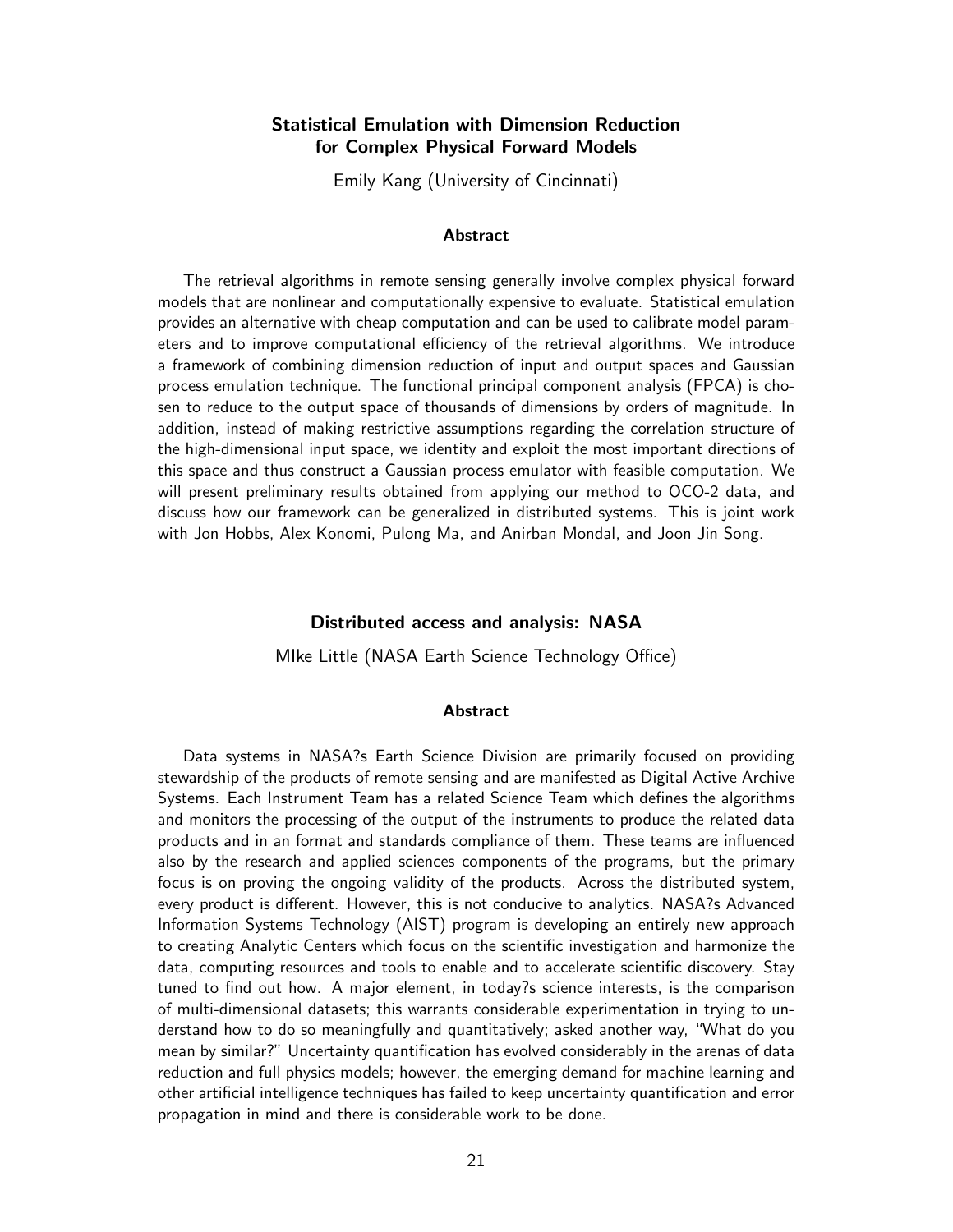#### Optimization methods in remote sensing

Jessica Matthews (NOAA CICS)

#### Abstract

Statistical estimation and inference for large data sets require computationally efficient optimization methods. Remote sensing retrievals are, in fact, estimates of the underlying true state, and their optimization routines must necessarily make compromises in order to keep up with large data volumes. A sub-group of the Remote Sensing Working Group of the SAMSI Program on Mathematical and Statistical Methods for Climate and the Earth System is investigating how optimization in Bayesian-inspired retrievals and offline statistical methods could be made more computationally efficient. We will report on discussions held to-date and describe how progress in the theory of data systems research can positively impact optimization methodologies.

#### Satellites and Stovepipes

Jay Morris (NOAA)

#### **Abstract**

NOAA does an excellent job of generating an disseminating data to meet the primary mission of Preservation of Life and Property. There is an unrealized opportunity to exploit the data for research and profit. Much of the data is hidden deep in archives with community specific portals for access. Modern technologies allow new methods to expose more data to wider audiences in order to stimulate innovation and discovery. NOAA is currently experimenting with cloud technologies through the big data partnership by making high value data sets such as GOES East available on the cloud through cloud provider partners. Specifically: 1. To understand and predict changes in climate, weather, oceans and coasts; 2. To share that knowledge and information with others; and 3. To conserve and manage coastal and marine ecosystems and resources. There is an unrealized opportunity to exploit NOAA?s vast data holdings for research and profit. Much of the data is hidden deep in archives with community specific portals for access. Modern technologies allow new methods to expose more data to wider audiences in order to stimulate innovation and discovery. NOAA is currently experimenting with cloud technologies through the big data partnership by making high value data sets such as GOES East available on the cloud through the partners.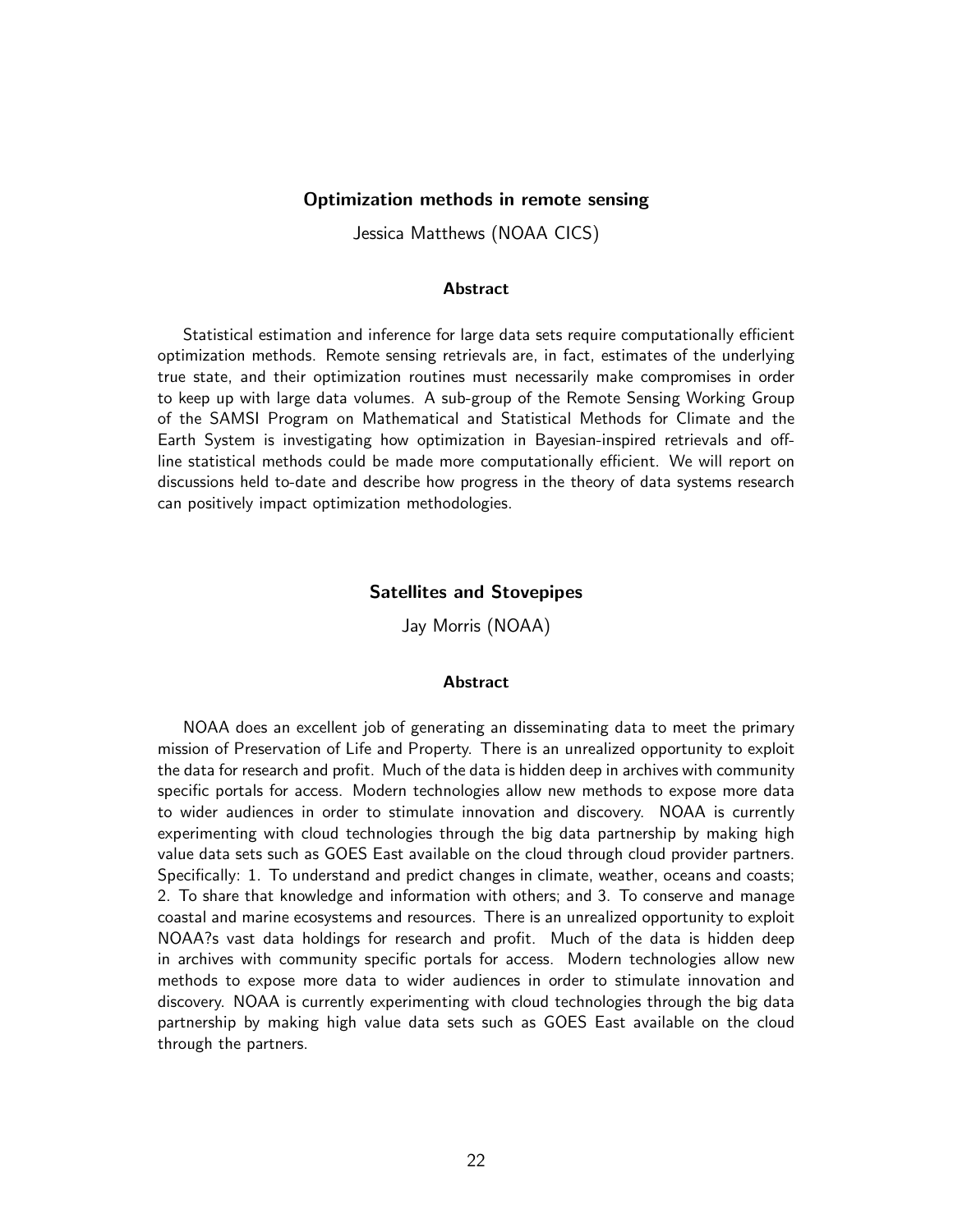# Blocking methods for spatial statistics and potential applications to distributed data

Richard Smith (University of North Carolina, Chapel Hill)

#### **Abstract**

When spatial data are distributed across multiple servers, there is an obvious difficulty with computing the likelihood function without combining all the data onto one server. Therefore, it would be of interest to compute estimates of the spatial parameters based on decompositions of the spatial field into blocks, each block corresponding to one server. Two methods suggest themselves, a "between blocks" approach in which each block is reduced to a single observation (or a low-dimensional summary) to facilitate calculation of a likelihood across blocks, or a "within blocks" approach in which the likelihood is calculated for each block and then combined into an overall likelihood for the full process. In fact, I argue that a hybrid approach that combines both ideas is best. Theoretical calculations are provided for the statistical efficiency of each approach. In conclusion, I will present some thoughts for optimal sampling designs with distributed data. This is joint work with Petrutza Caragea of Iowa State University.

### Evaluating and Constraining Climate Model Simulations Using Satellite Data

Hui Su (Jet Propulsion Laboratory, California Institute of Technology)

#### **Abstract**

Climate projections rely on general circulation models that parameterize many physical processes that cannot be resolved by finite-sized grids and contain large uncertainties. Therefore, evaluations of the performance of models in simulating present-day climate are necessary to ensure the accuracy of the projections of future climate. Reanalysis datasets and satellite observations are routinely used for model evaluations. Furthermore, a number of metrics have been proposed to serve as ?emergent constraints? on future climate projections based on the correlations of present-day model simulations and future projections. Large ensemble members of model simulations are needed to minimize the effects of internal variabilities and extract robust signals driven by forced climate change. These climate science studies involve large amounts of climate model simulations and observational datasets. Access to and analysis of the climate model simulations and observational data often encounter difficulties in data transfer and reorganization. The increasing resolutions of climate models make the data processing even more challenging. My presentation will review some of the recent studies in evaluating and constraining climate model simulations using satellite data and seek innovative ideas to facilitate such climate studies to be more efficient and accurate.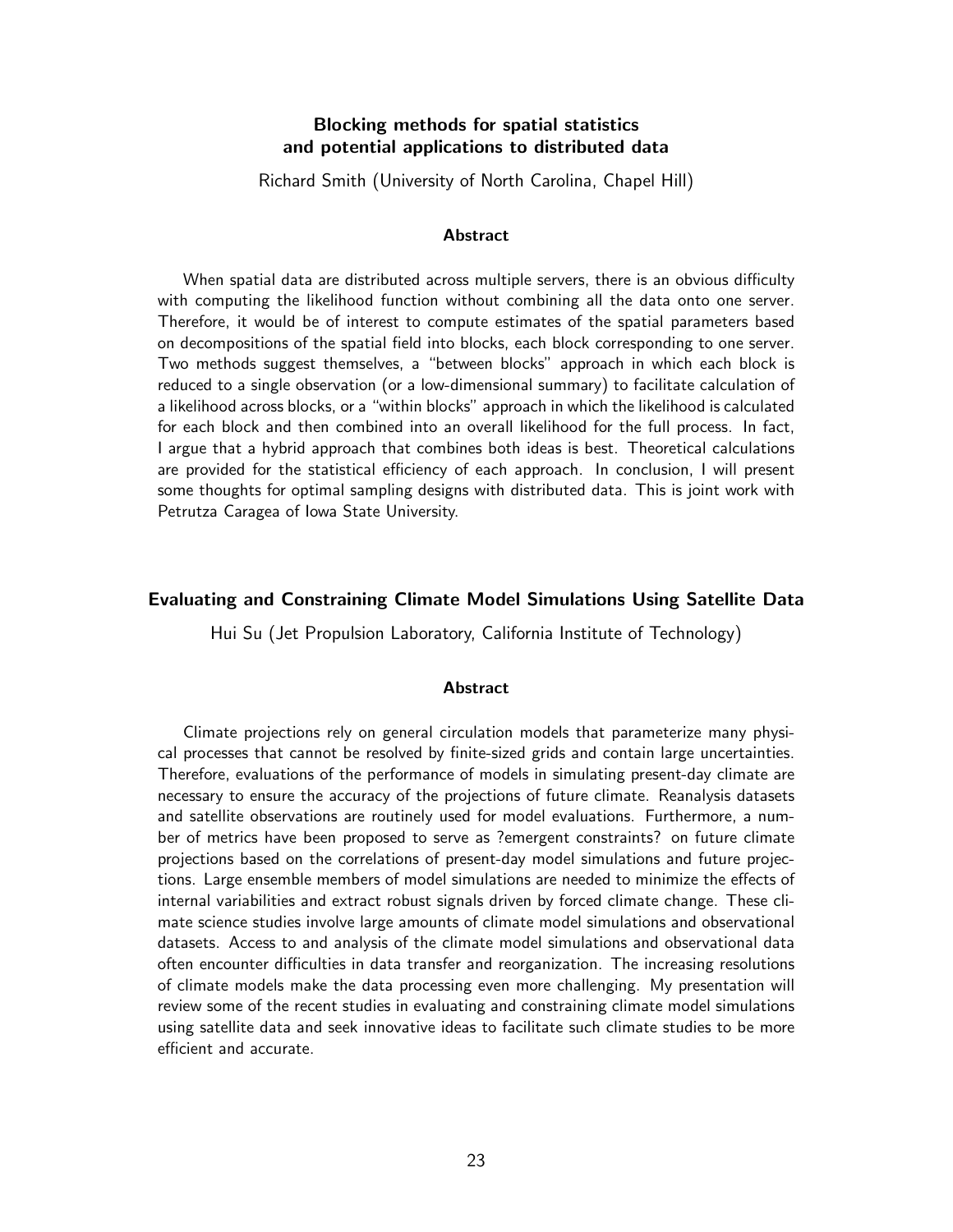# An Overview of the Computational Process for Generating Covariance Matrices for Atmospheric Inverse Modeling of Trace Gas Fluxes

Vineet Yadav (Jet Propulsion Laboratory, California Institute of Technology)

#### Abstract

Trace gas batch inverse problems are often formulated in a Bayesian framework that require minimization of an objective function that takes as an input atmospheric measurements of trace gas concentrations, prior estimates of fluxes, and a transport operator that describes the influence of the sources of fluxes on measurements. As part of minimization, batch inverse problems require computation of covariance matrices that describes the error in measurements and prior fluxes. Most of the computational/data bottlenecks in these inverse problems occur in estimating the transport operator that require processing of terabytes of output generated from a Weather model. Typically, this output is stored on tape storage system that needs to copied or moved into an intermediary storage system for computing the transport operator and finally the covariance matrices that are used in inverse problems. This operation of bringing data to the algorithm is an inefficient and time-delaying way to solve these problems and therefore necessitates development of methods that can work on partitioned observations and transport operator and compute covariance matrices and inverse estimates of fluxes at locations of data storage.

# Optimization for Distributed Data Systems: An Overview and Some Theoretical Results

Zhengyuan Zhu (Iowa State University)

#### Abstract

The asynchronous parallel algorithms are developed to solve massive optimization problems in a distributed data system, which can be run in parallel on multiple nodes with little or no synchronization. Recently they have been successfully implemented to solve a range of difficult problems in practice. However, the existing theories are mostly based on fairly restrictive assumptions on the delays, and can not explain the convergence and speedup properties of such algorithms. In this talk we will give an overview on distributed optimization, and discuss some new theoretical results on the convergence of asynchronous parallel stochastic gradient algorithm with unbounded delays. Simulated and real data will be used to demonstrate the practical implication of these theoretical results.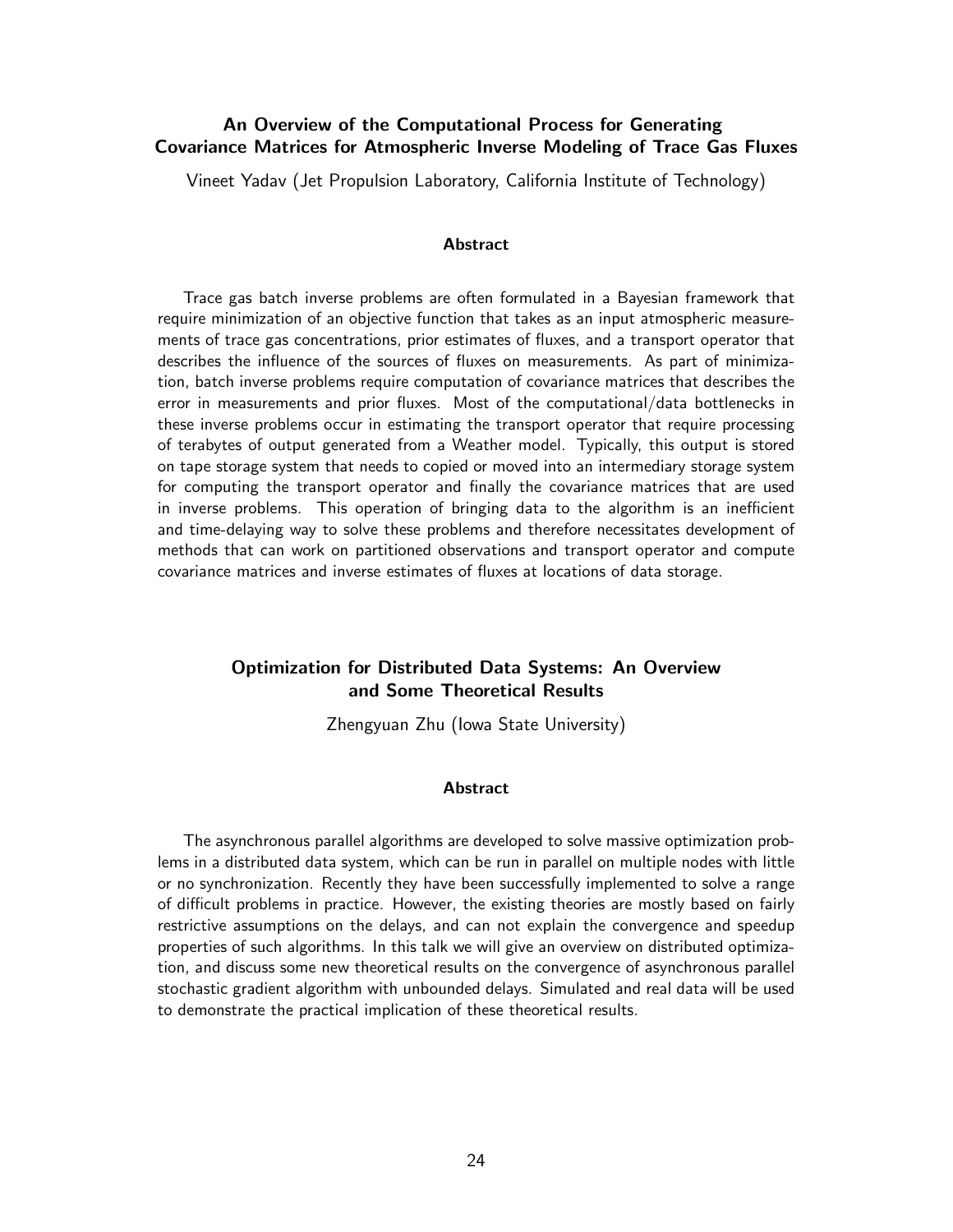Poster Abstracts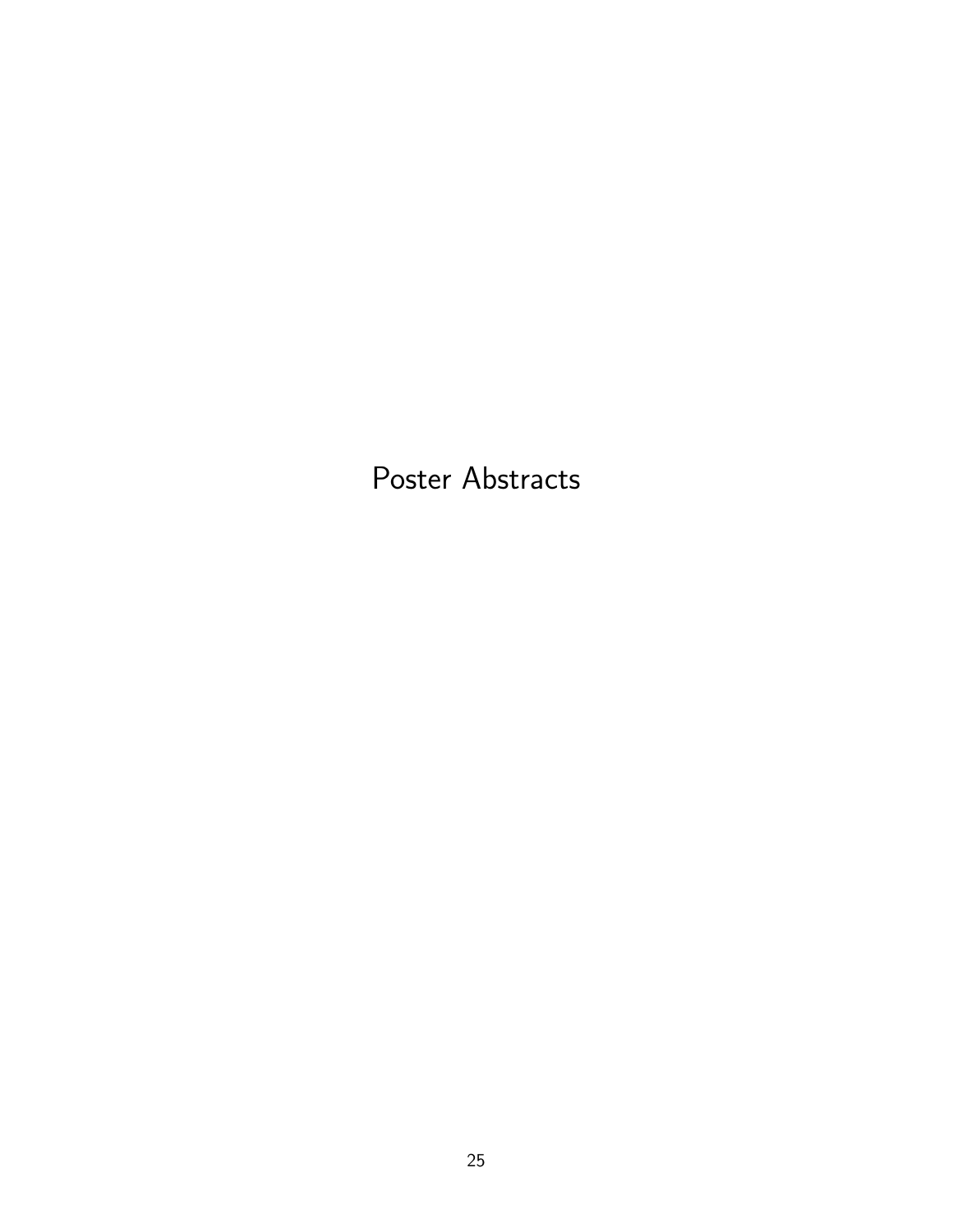### Functional ANOVA comparison of  $CO<sub>2</sub>$  Flux Predictions

Sandy Burden (University of Wollongong)

#### Abstract

There are presently at least nine different flux-inversion (FI) models that produce spatially detailed CO2 flux field predictions based on XCO2 retrievals obtained from the OCO-2 Mission. This ensemble of predictions is a valuable resource for understanding FI models and for investigating and reducing prediction uncertainty. However, summarizing and evaluating the ensemble is not straightforward. FI models are frequently based on the same, or similar, sources of information, and hence their output may not be independent. For inference it is crucial to account for this dependence to avoid underestimating prediction uncertainty. This poster demonstrates the use of Functional ANOVA for comparing predicted spatial fields from multiple FI models, taking into consideration shared assumptions, parameters and/or data. Since the predictions are modeled as observed realizations from an underlying smooth random field with a common basis, the approach also reduces the amount of data required for analysis and facilitates comparison of multiple, potentially distributed, spatio-temporal fields.

### Optimal Estimation versus MCMC for CO2 retrievals

Jenny Brynjarsdottir (Case-Western Reserve University), Jonathan Hobbs, Amy Braverman, and Lukas Mandrake (Jet Propulsion Laboratory, California Institute of Technology)

#### Abstract

The Orbiting Carbon Observatory-2 (OCO-2) collects infrared spectra from which atmospheric properties are retrieved. OCO-2 operational data processing uses Optimal Estimation (OE), a state-of-the-art approach to inference of atmospheric properties from satellite measurements. One of the main advantages of the OE approach is computational efficiency, but it only characterizes the first two moments of the posterior distribution of interest. Here we obtain samples from the posterior using a Markov Chain Monte Carlo (MCMC) algorithm, and compare this empirical estimate of the true posterior to the OE results. We focus on 600 simulated soundings that represent the variability of physical conditions encountered by OCO-2 between November 2014 and January 2016.

We treat the two retrieval methods as ensemble and density probabilistic forecasts, where the MCMC yields an ensemble from the posterior and the OE retrieval result provide the first two moments of normal distribution. To compare these methods we apply both univariate and multivariate diagnostic tools and proper scoring rules. The general impression from our study is that when compared to MCMC, the OE retrieval performs reasonably well for the main quantity of interest, the column averaged CO2 concentration XCO2, but not for the full state vector X which includes a profiile of CO2 concentrations over 20 pressure levels, as well as several other atmospheric properties.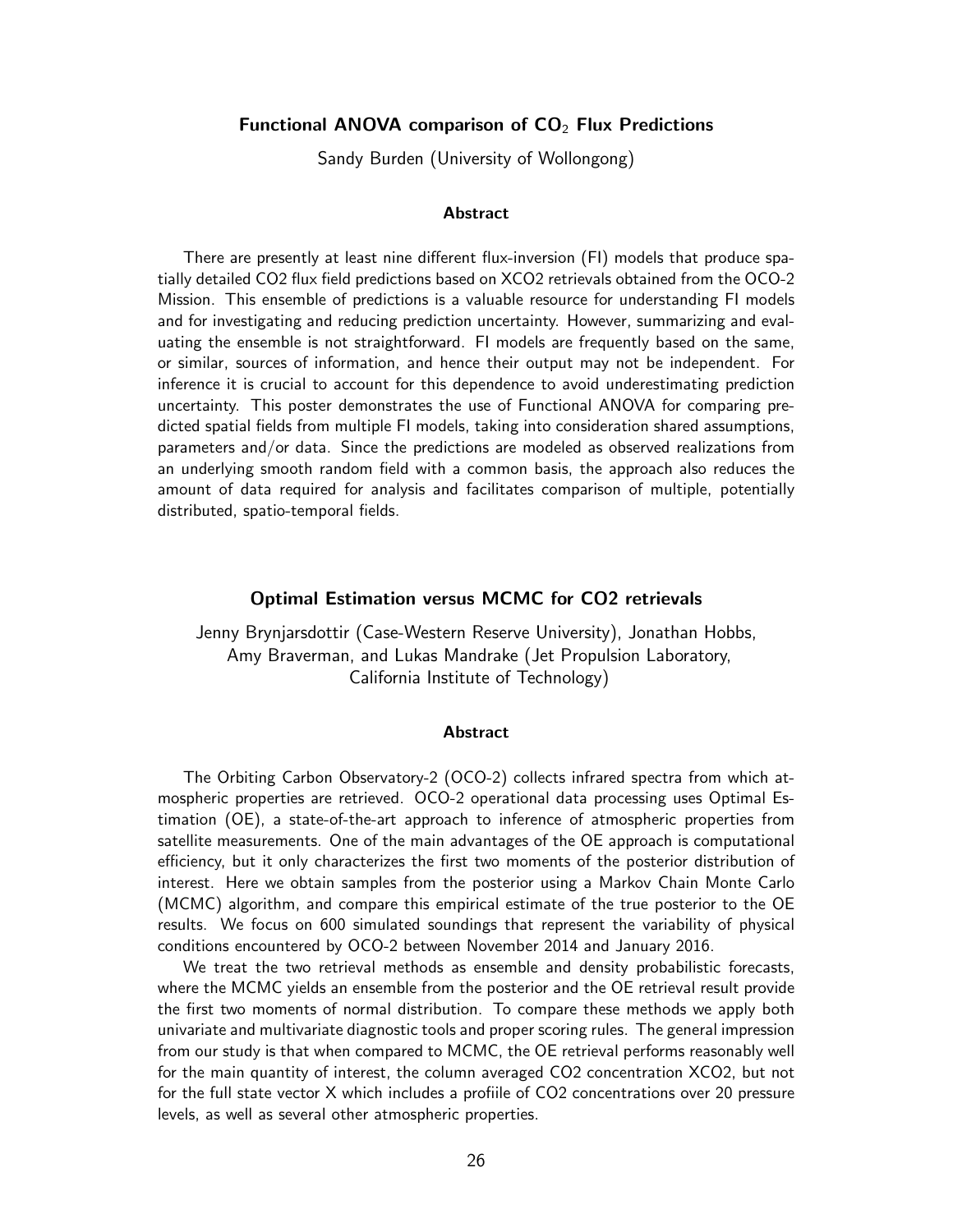### Modelling Precipitation Levels in California due to Atmospheric Rivers

Isabelle Grenier and Bruno Sanso (University of California, Santa Cruz)

#### **Abstract**

Atmospheric Rivers are elongated regions in the atmosphere that transport water vapor out of the tropics. In California, these are responsible for the heavy rainfalls we observe during the winter. Due to climate change, we expect the number and the intensity of atmospheric rivers to increase. The goal of our research is to model the precipitation levels due to atmospheric rivers to assess the impact of climate change on the water supply in California. We first developed a low resolution model which aggregates precipitation over California at the monthly level. The covariates include the number of atmospheric rivers observed, a seasonality factor and the maximum integrated water vapor transport recorded during the month. The average prediction error for the winter months is between 10% and 30%. However, the accuracy is much lower for months out of the peak rain season. Our future work will focus on increasing the time and spatial resolution to increase the predictive accuracy.

### Dimension reduction for remote sensing of atmospheric methane profiles

Otto Lamminpaa (Finnish Meteorological Institute)

#### **Abstract**

Determining the density profiles of trace gases from measured absorption spectra is an ill-posed inverse problem, in which the measurement typically contains limited amount of information. We consider ground based Fourier transform infrared spectrometer (FTIR, part of TCCON network) solar absorption measurements from FMI Arctic Research Centre, to invert atmospheric methane (CH4) density profiles.

This problem is computationally costly, which motivates the development of a dimension reduction scheme. In this study, we use Bayesian framework adaptive MCMC to characterize the full posterior distribution of the solution and the related uncertainties. As a main result, we present a dimension reduction method based on splitting the problem into informative and non-informative subspaces.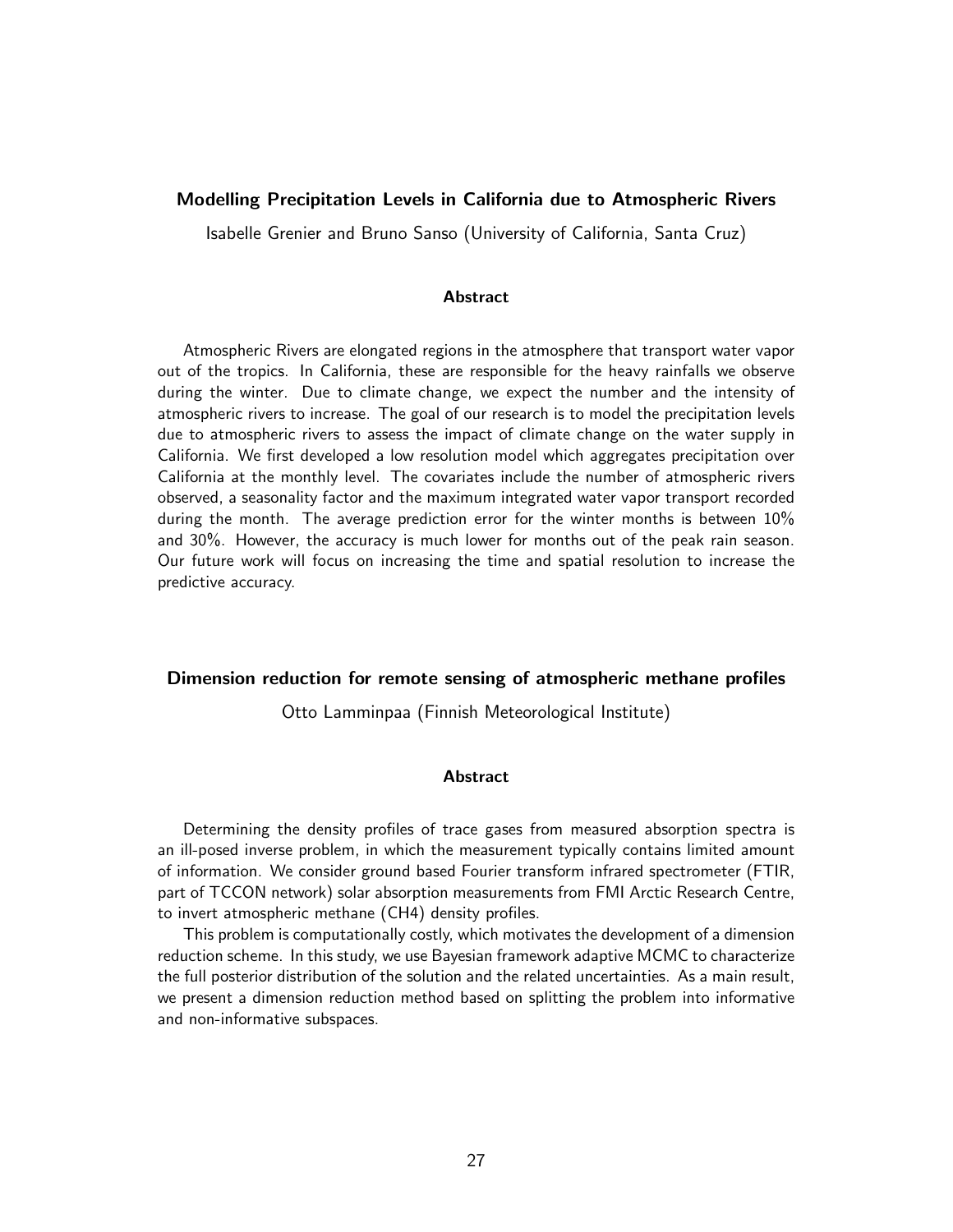# Multi-resolution investigation of climate models using high-end computing resources: a parallel version of the Regional Climate Model Evaluation System powered by HEALPix

Huikyo Lee, Krysztof Gorski, and Brian Wilson (Jet Propulsion Laboratory, California Institute of Technology)

#### Abstract

While systematic, multi-model experimentation and evaluation have been undertaken for years (e.g., the CMIP5), the development and application of infrastructure for systematic, observation-based evaluations of spatial patterns in key climate variables simulated with various spatial resolutions are less mature, owing in part to the needed advances and synergies in both climate and data sciences. One of the main challenges in using existing analysis tools is to carry out the multi-resolution investigation of climate models. Given this, the principal science objective of my work is to provide quantitative and robust evaluations of spatial patterns simulated by climate models across multiple scales: comparison of spatial features at coarse (e.g. 100 km) and fine scales (e.g. 1-10 km) separately between observations and models. Model evaluation also critically rests on data science and technology infrastructure, including access to datasets, storage, and computation. The vast amounts of model and observational data at high resolution required by the model evaluation process have to be brought together in a high-performance, service-based cyberinfrastructure to support large-scale Earth science analytics– a challenge that the current study will address.

I introduce the Jet Propulsion Laboratory's Regional Climate Model Evaluation System (RCMES) powered by the Hierarchical Equal Area isoLatitude Pixelization (HEALPix) as a web-based service for evaluating climate models at different spatial resolutions. The unique capabilities of HEALPix include open-source libraries to facilitate the handling and distribution of massive datasets at different resolutions using parallel computing, and fast and robust analysis of spatial patterns from observational and model datasets regridded into HEALPix pixels, which have been widely used by astronomers and planetary scientists. Both RCMES and HEALPix are open-source software toolkits with a broad user base. We will maximize the utility of RCMES optimized with its parallel processing capabilities as a service through high-end computing (HEC) resources. Our preliminary result indicates that RCMES enhanced with HEALPix could contribute to the ESGF computing application program interface (API) in order to enhance the visibility and utilization of NASA satellite observations in CMIP6.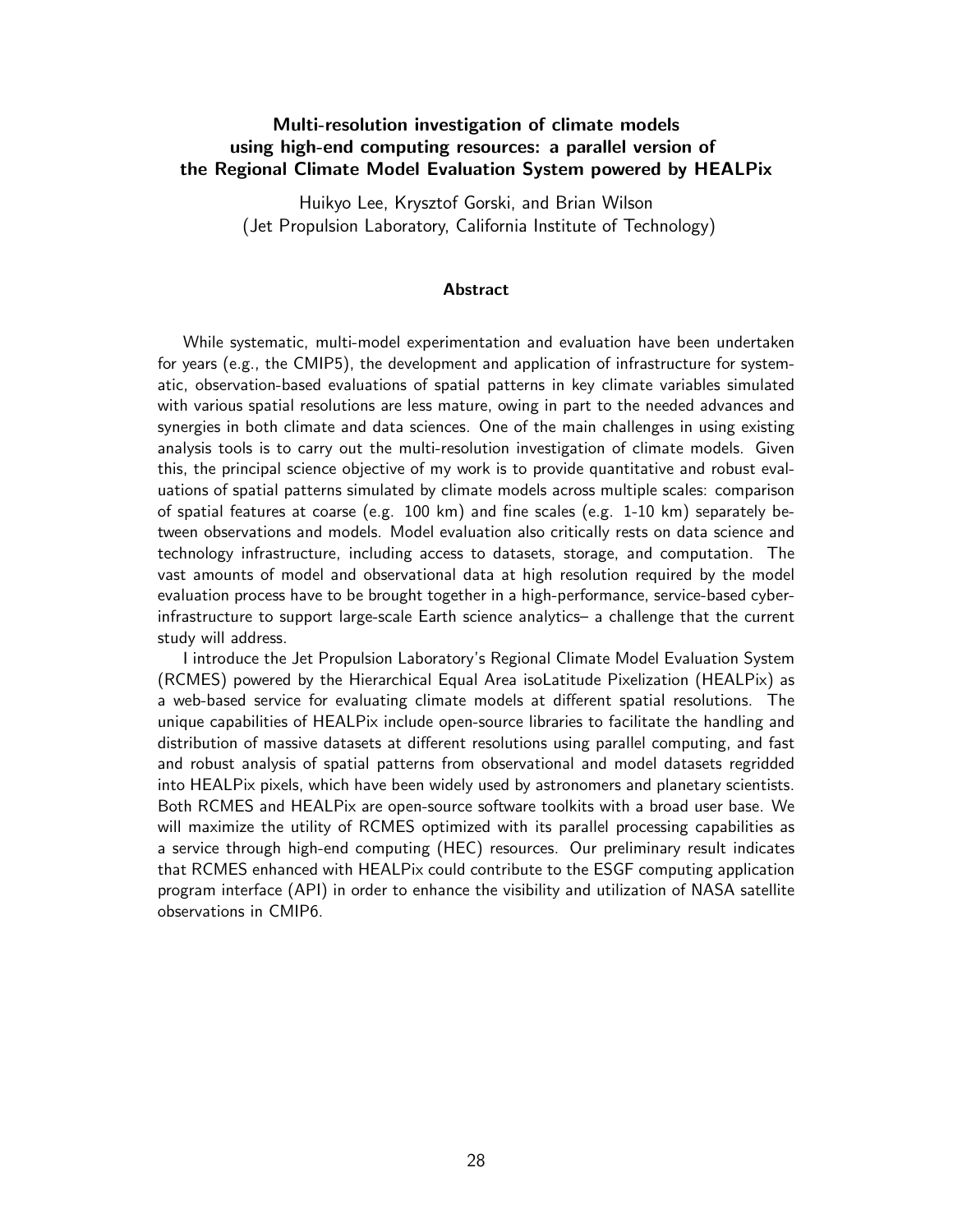## Dynamic Fused Gaussian Process for Massive Sea Surface Temperature Data from MODIS and AMSR-E Instruments

Pulong Ma and Emily Kang (University of Cincinnati)

#### **Abstract**

Sea surface temperature (SST) is a key climate and weather measurement, which plays a crucial role in understanding climate systems. Massive amount of SST datasets can be collected from satellite instruments each day with the advance of new remote-sensing technologies. However, these data are often sparse, irregular, and noisy. In addition, different instruments will produce SST data with incompatible supports and distinct error characteristics. For instance, the Moderate Resolution Imaging Spectroradiometer (MODIS) is able to produce SST data at 9km spatial resolution each day, whose quality is subject to weather conditions such as cloud; the Advanced Microwave Scanning Radiometer-Earth Observing System (AMSR-E) is able to produce SST data at 25km spatial resolution each day, whose quality is subject to radio frequency interference. Statistical methods for combining different sources of remote-sensing data will give much more accurate uncertainty analysis. In this article, we propose a Dynamic Fused Gaussian Process (DFGP) model, which extends the Fused Gaussian Process (FGP) in Ma and Kang (2017) to a spatio-temporal model that enables fast statistical inference such as smoothing and filtering for massive datasets. The change-of-support problem is also explicitly addressed in DFGP when statistical inference is made based on different sources of data whose spatial resolutions are incompatible. We also develop a stochastic Expectation-Maximization (EM) algorithm to allow fast parameter estimation in a distributed computing environment. The proposed DFGP is applied to a total of 3.5 million SST datasets in a one-week period in tropical Pacific Ocean area from MODIS and AMSR-E instruments.

# Spatial Statistical Downscaling for Constructing High-Resolution Nature Runs in Global Observing System Simulation Experiments

Pulong Ma and Emily Kang (University of Cincinnati) and Amy Braverman and Hai Nguyen (Jet Propulsion Laboratory, California Institute of Technology)

#### Abstract

Observing system simulation experiments (OSSEs) have been widely used as a rigorous and cost-effective way to guide development of new observing systems, and to evaluate the performance of new data assimilation algorithms. Nature runs (NRs), which are outputs from deterministic models, play an essential role in building OSSE systems for global atmospheric processes because they are used both to create synthetic observations at high spatial resolution, and to represent the "true" atmosphere against which the forecasts are verified.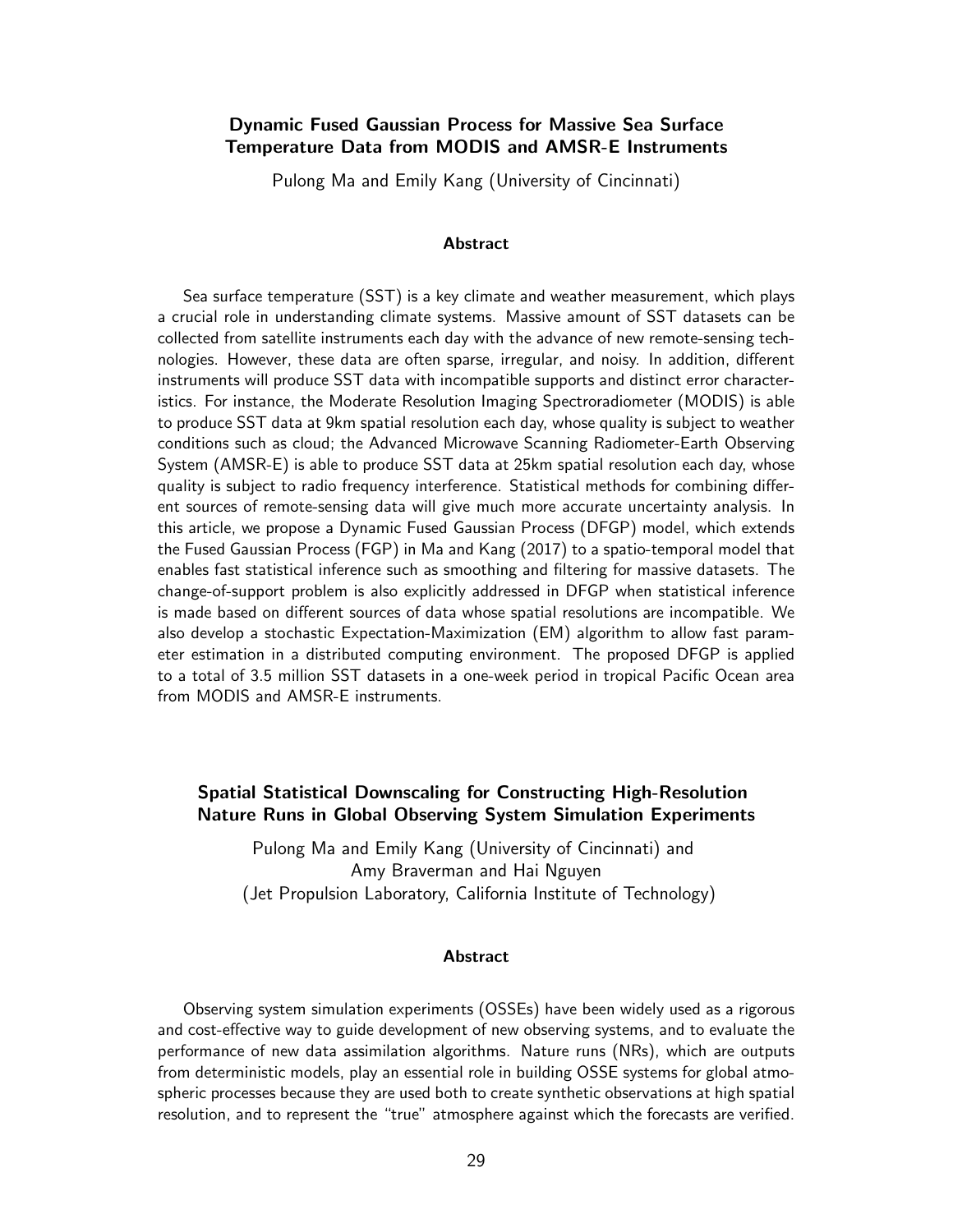However, most NRs are generated at resolutions coarser than actual observations. Here, we propose a principled statistical downscaling framework to construct high-resolution NRs via conditional simulation from coarse-resolution numerical model output. We use nonstationary spatial covariance function models that have basis function representations. This approach not only explicitly addresses the change-of-support problem, but also allows fast computation with large volumes of numerical model output. We also propose a datadriven algorithm to select the required basis functions adaptively, in order to increase the flexibility of our nonstationary covariance function models. In this article we demonstrate these techniques by downscaling a coarse-resolution physical NR at a native resolution of 1-degree latitude by 1.25-degree longitude of global surface CO2 concentrations to 655,362 equal-area hexagons.

## Compression, inversion, and approximate PCA of dense kernel matrices at near-linear computational complexity

Florian Schäfer (Caltech)

#### **Abstract**

Many popular methods in machine learning, statistics, and uncertainty quantification rely on priors given by smooth Gaussian processes, like those obtained from the Matérn covariance functions. Furthermore, many physical systems are described in terms of elliptic partial differential equations. Therefore, implicitly or explicitly, numerical simulation of these systems requires an efficient numerical representation of the corresponding Green's operator. The resulting kernel matrices are typically dense, leading to (often prohibitive)  $O(N^2)$  or  $O(N^3)$  computational complexity.

In this work, we prove rigorously that the *dense*  $N \times N$  kernel matrices obtained from elliptic boundary value problems and measurement points distributed approximately uniformly in a d-dimensional domain can be Cholesky factorised to accuracy  $\epsilon$  in computational complexity  $O(N\log^2(N)\log^{2d}(N/\epsilon))$  in time and  $O(N\log(N)\log^d(N/\epsilon))$  in space. For the closely related Matérn covariances we observe very good results in practise, even for parameters corresponding to non-integer order equations. As a byproduct, we obtain a sparse PCA with near-optimal low-rank approximation property and a fast solver for elliptic PDE. We emphasise that our algorithm requires no analytic expression for the covariance function. Our work connects the probabilistic interpretation of the Cholesky factorisation, the screening effect in spatial statistics, and numerical homogenisation. In particular, results from the game theoretic approach to numerical analysis ("Gamblets") allow us obtain rigorous error estimates.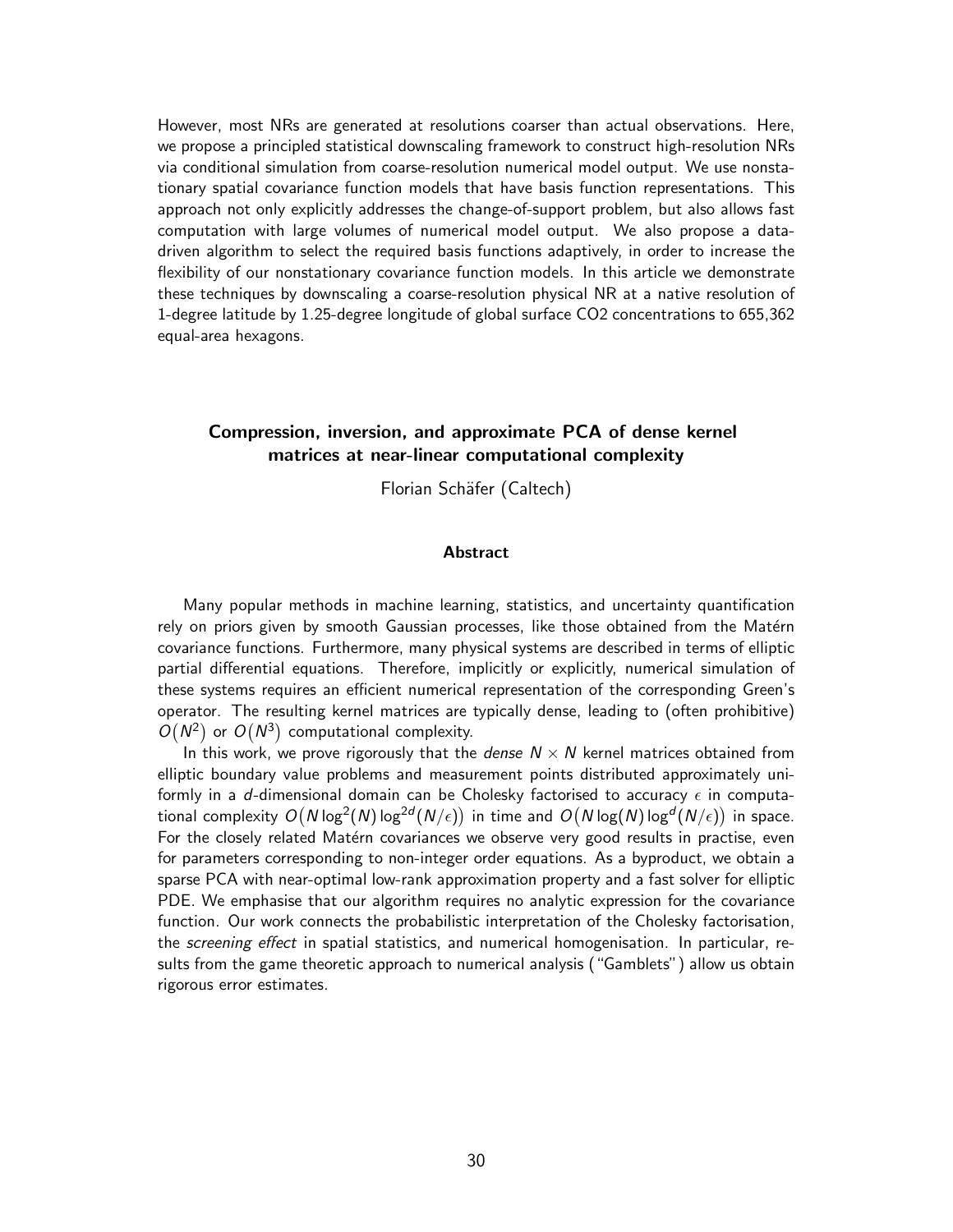# Multi-layer ecological data processing for modelling pathogen spread: the ecomultiplex model

Massimo Stella (Fondazione Bruno Kessler), Sanja Selakovic (University of Utrecht), Alberto Antonioni (Universidad Carlos III de Madrid), and Cecilia S. Andreazzi (Fiocruz Foundation)

#### Abstract

Multiple routes of transmission for many diseases are investigated separately despite their potential interplay. As a unifying framework for understanding parasite spread through interdependent transmission paths, we present the "ecomultiplex" model, where multi-layer ecological data about predator-prey and parasite-host interactions are processed, combined and represented as a spatially embedded multiplex network. We adopt this framework for designing and testing potential control strategies for parasite spread in two empirical host communities. We base our simulations on the distributed spread of the parasite between multiplex layers. Our results show that the ecomultiplex network model is an efficient and low data-demanding method for identifying which species promote parasite spread, offering mechanistic interpretation of preliminary empirical findings and opening new insights in designing efficient control strategies for parasite containment.

### Uncertainty Propagation for a Large Scale Hydrological Routing Model

Michael Turmon, Jonathan Hobbs, JT Reager, Cedric David, and Jay Famiglietti (Jet Propulsion Laboratory, California Institute of Technology)

#### Abstract

Hydrological routing models use river connectivity information to propagate the localized lateral inflows of surface and subsurface water runoff into downstream flows. The resulting modeled flows can be used for planning and risk analysis, which has motivated the determination of standard errors for flows. We describe computational tradeoffs among several approaches for determination of streamflow uncertainties, which generally correspond to different assumptions about the spatial/temporal covariance of inflows from runoff. We introduce a "reach random effects" model to account for large-scale error correlation, as may be caused by spatially-correlated errors in precipitation forcing. We describe implementation of uncertainty propagation using RAPID (David et al. 2011) applied over the 650,000 reaches of the Western Contiguous United States covered by the NHDPlus network. Finally, we observe that new space missions should provide novel remote-sensing observations of flows at sparsely-sampled points in the river network. We use the accessibility of the full space-time flow covariance to understand the constraints on network flows offered by these new observations.